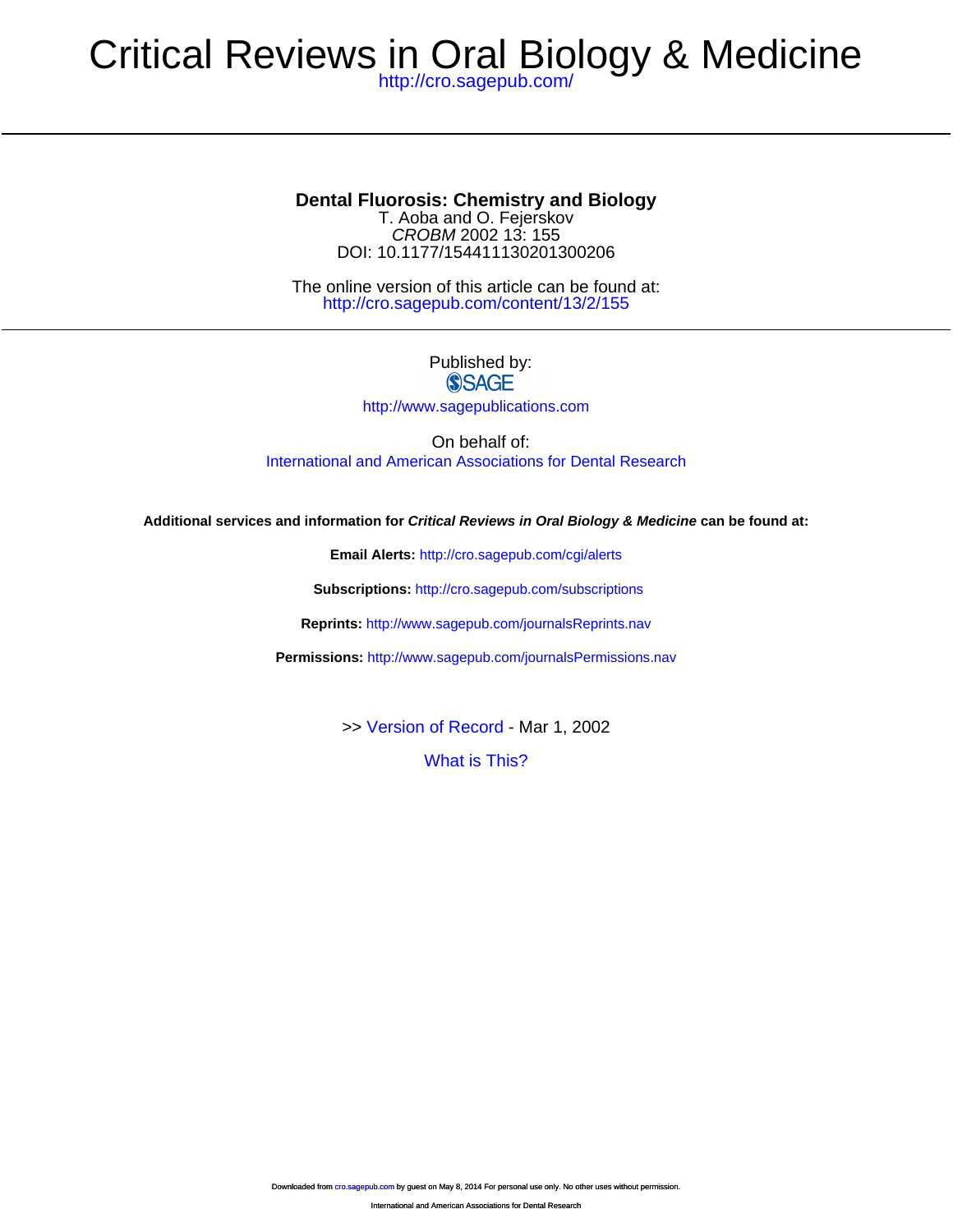#### **T. Aoba 1 \* O. Fejerskov 2**

<sup>1</sup>The Nippon Dental University, Department of Pathology, 1-9-20 Fujimi, Chiyoda-ku, Tokyo 102, Japan; <sup>2</sup>The Royal Dental College, Faculty of Health Sciences, Aarhus University, Vennelyst Boulevard, 8000 Aarhus C, Denmark; \*corresponding author, pathology-ndu@tokyo.ndu.ac.jp

**ABSTRACT:** This review aims at discussing the pathogenesis of enamel fluorosis in relation to a putative linkage among ameloblastic activities, secreted enamel matrix proteins and multiple proteases, growing enamel crystals, and fluid composition, including calcium and fluoride ions. Fluoride is the most important caries-preventive agent in dentistry. In the last two decades, increasing fluoride exposure in various forms and vehicles is most likely the explanation for an increase in the prevalence of mild-to-moderate forms of dental fluorosis in many communities, not the least in those in which controlled water fluoridation has been established. The effects of fluoride on enamel formation causing dental fluorosis in man are cumulative, rather than requiring a specific threshold dose, depending on the total fluoride intake from all sources and the duration of fluoride exposure. Enamel mineralization is highly sensitive to free fluoride ions, which uniquely promote the hydrolysis of acidic precursors such as octacalcium phosphate and precipitation of fluoridated apatite crystals. Once fluoride is incorporated into enamel crystals, the ion likely affects the subsequent mineralization process by reducing the solubility of the mineral and thereby modulating the ionic composition in the fluid surrounding the mineral. In the light of evidence obtained in human and animal studies, it is now most likely that enamel hypomineralization in fluorotic teeth is due predominantly to the aberrant effects of excess fluoride on the rates at which matrix proteins break down and/or the rates at which the by-products from this degradation are withdrawn from the maturing enamel. Any interference with enamel matrix removal could yield retarding effects on the accompanying crystal growth through the maturation stages, resulting in different magnitudes of enamel porosity at the time of tooth eruption. Currently, there is no direct proof that fluoride at micromolar levels affects proliferation and differentiation of enamel organ cells. Fluoride does not seem to affect the production and secretion of enamel matrix proteins and proteases within the dose range causing dental fluorosis in man. Most likely, the fluoride uptake interferes, indirectly, with the protease activities by decreasing free Ca<sup>2+</sup> concentration in the mineralizing milieu. The Ca<sup>2+</sup>-mediated regulation of protease activities is consistent with the *in situ* observations that (a) enzymatic cleavages of the amelogenins take place only at slow rates through the secretory phase with the limited calcium transport and that, (b) under normal amelogenesis, the amelogenin degradation appears to be accelerated during the transitional and early maturation stages with the increased calcium transport. Since the predominant cariostatic effect of fluoride is not due to its uptake by the enamel during tooth development, it is possible to obtain extensive caries reduction without a concomitant risk of dental fluorosis. Further efforts and research are needed to settle the currently uncertain issues, *e.g.*, the incidence, prevalence, and causes of dental or skeletal fluorosis in relation to all sources of fluoride and the appropriate dose levels and timing of fluoride exposure for prevention and control of dental fluorosis and caries.

**Key words.** Fluorosis, fluoride, enamel, matrix proteins, proteases, mineralization, caries prevention.

# *(1) Introduction*

**F** luoride plays a key role in the prevention and control of dental caries. Ever since the excellent work of Dean and his coltal caries. Ever since the excellent work of Dean and his collaborators (Dean 1934, 1942; Dean and Elvovo, 1935), in which the association between fluoride in drinking water and the occurrence of disturbances of tooth formation (mottling of enamel or dental fluorosis), as well as a concomitant reduction in caries experience, was demonstrated, dental fluorosis has been a central issue in all programs seeking to harness the unique property of fluorides to control and prevent caries. In the middle of the previous century, the paradigm was that, to exert its maximum cariostatic effect, fluoride had to become incorporated into dental enamel during development, and hence it was inevitable to have a certain prevalence and severity of fluorosis in a population to minimize the prevalence and severity of caries among children. Dental fluorosis was then regarded as an unfortunate side-effect of fluoride's caries-protective benefits, and attempts to "play down" the possible toxic effect of fluoride on developing dental enamel often led the dental profession to present dental fluorosis as merely a cosmetic problem.

Much of what is perpetuated world-wide in caries-preventive programs today is derived from the beliefs and paradigms concerning fluorides generated in the 1950s and '60s, but now we are at a time in science where "evidence-based medicine" is becoming a central issue for evaluating the scientific achievements during the last decades concerning our understanding of how fluoride affects mineralizing and mineralized dental hard tissues. The last 25 years have presented major breakthroughs in basic research on how fluoride affects the mineralization of teeth and how fluoride exerts its cariostatic effect (for reviews, see Fejerskov *et al*., 1981; Ten Cate and Featherstone, 1996). It is remarkable, however, that the dramatic decline in dental caries which we have witnessed in many different parts of the world (for reviews, see Glass, 1982; Fejerskov and Baelum, 1998) has occurred without the dental profession being fully able to explain the relative role of fluoride in this intriguing process. It is a common belief that the wide distribution of fluoride from toothpastes may be a major explanation (Bratthall *et al*., 1996), but serious attempts to assess the role of fluoridated toothpastes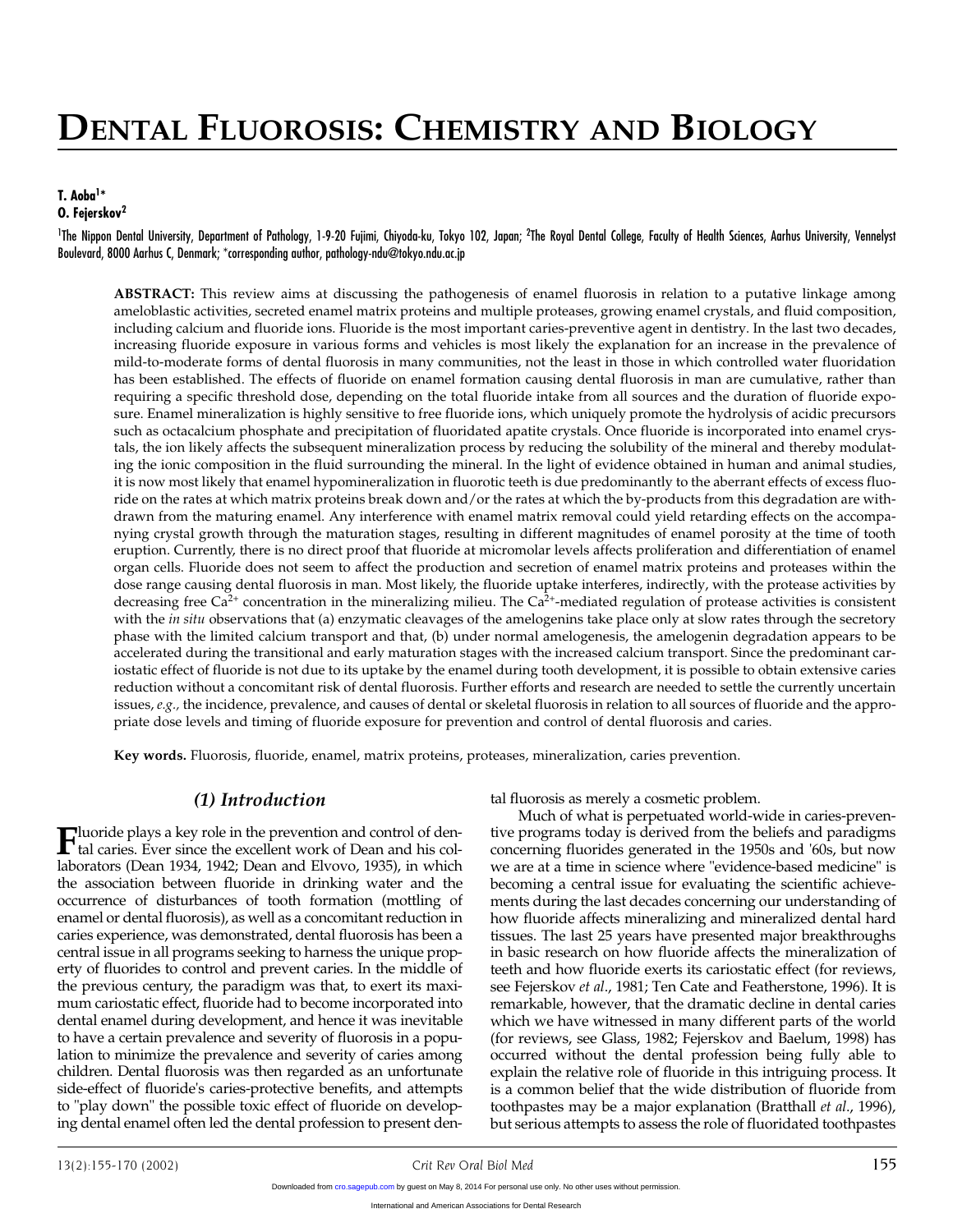

Figure 1. Schematic illustration of the events relevant to early enamel mineralization. The ameloblasts regulate mass transport (*e.g.*, ions and organic matter) from blood circulation to the extracellular space and *vice versa.* The mineralizing environment is comprised of the secreted matrix proteins and proteases, and varieties of ions and soluble moieties. Postsecretory processing of the matrix proteins yields soluble moieties prior to removal from the forming enamel. Tissue organization is guided by the molecular architecture of the matrix proteins, while the driving force for precipitation is determined by activities of common ions in the enamel fluid. The resulting crystal formation is characterized by the initial precipitation of acidic precursors, thin ribbons in morphology, and the consecutive epitaxial overgrowth of carbonato-apatite.

have been able to attribute, at best, about 40-50% of the caries reduction to these fluoride products (Marthaler, 1990; Scheie, 1992). This is not surprising, if one takes into account the fact that dental caries is not the result of fluoride deficiency. Because of its unique electrochemical behavior, fluoride is the most potent agent which influences de- and remineralizing processes within a certain pH interval. It is possible to achieve a degree of undersaturation with respect to biological carbonated apatites which then dissolve, while the presence of fluoride at the very interface between solid and liquid may result in a relative degree of supersaturation with respect to fluoridated apatite (Larsen, 1975). So the net outcome under these conditions would be the dissolution of carbonated apatite with concomitant precipitation of a fluoridated hydroxyapatite in the surface zone, generating a classic subsurface type of lesion. This also explains why fluoride is accumulated in the surface zone of caries lesions *in vivo* (Hallsworth and Weatherell, 1969).

By 1981, it was therefore possible to propose a paradigm shift concerning the cariostatic mechanisms of fluorides (Fejerskov *et al*., 1981), in which it was argued that the predominant, if not the entire, explanation for how fluoride controls caries lesion development lies in its topical effect on deand remineralization processes taking place at the interface between the tooth surface and the oral fluids. This concept has gained wide acceptance (Ten Cate and Duijsters, 1983; Ten Cate and Featherstone, 1991).

During the same period, it also became evident that the way dental fluorosis had been perceived was not in accordance with the histopathological changes in fluorosed human teeth. First, it became apparent that dental fluorosis was the result of a gradual increase in hypomineralization of teeth (Fejerskov *et al*., 1974), and, based on ultrastructural studies of human dental fluorosis, it was remarkable how similar the subsurface hypomineralization was in certain stages in normal human enamel maturation (Fejerskov *et al*., 1975, 1977). Moreover, the pits occurring in more severe cases of human dental fluorosis had hitherto been considered as hypoplasias resulting from a direct effect of fluoride on secreting ameloblasts, but studies clearly indicated that the pits were post-eruptive and reflected damage to the severely porous and hypomineralized outer enamel (Thylstrup and Fejerskov, 1979). The half-a-century-long debate about difficulties in recording early stages of dental fluorosis in man were resolved in an excellent review by Myers (1983), and, based on a histological understanding of the features of dental fluorosis, Thylstrup and Fejerskov (1979) suggested a valid and sensitive clinical diagnostic system which expanded on the excellent work of Dean. Finally, in re-assessments of what was known in the literature concerning the relationship between fluoride dose and the development of dental fluorosis, it was possible to estimate more precisely the actual dose of fluoride needed to cause increasing severity of fluorosis in a population (Fejerskov *et al*., 1994). These estimates, which were later shown very precisely, were able to predict the risk of developing dental fluorosis from different fluoride tablet regimes used in the US and Scandinavia at the time (Fejerskov *et al*., 1996).

During the last 10-15 years, there has been a revolution in our understanding of the biological processes leading to tooth development and the mineralization of the dental hard tissues. Much of this development is not widely known and appreciated within the dental profession, and the aim of this review is to provide an up-to-date re-assessment of the available literature on the effect of fluoride on the biomineralization processes in the dental hard tissues. We will demonstrate in the review that a better understanding of the effects of fluoride on these processes in dental enamel can be gained through very basic studies on the molecular events occurring during enamel formation. At the end of this review, we will therefore try to suggest future avenues for important research projects which ultimately would lead to data necessary for the further development of efficient and cost-effective public health measures which can control dental caries. Despite the decline in caries incidence in child populations in recent years, it should be noted that dental caries is still the predominant cause of tooth loss in any population world-wide.

#### *(2) Structural Matrix Proteins and Proteases as Essential Constituents of Developing Enamel*

Enamel formation is a complex process involving cellular proliferation and differentiation through the sequential epithelial-mesenchymal interactions, secretion of the tissue-specific matrix pro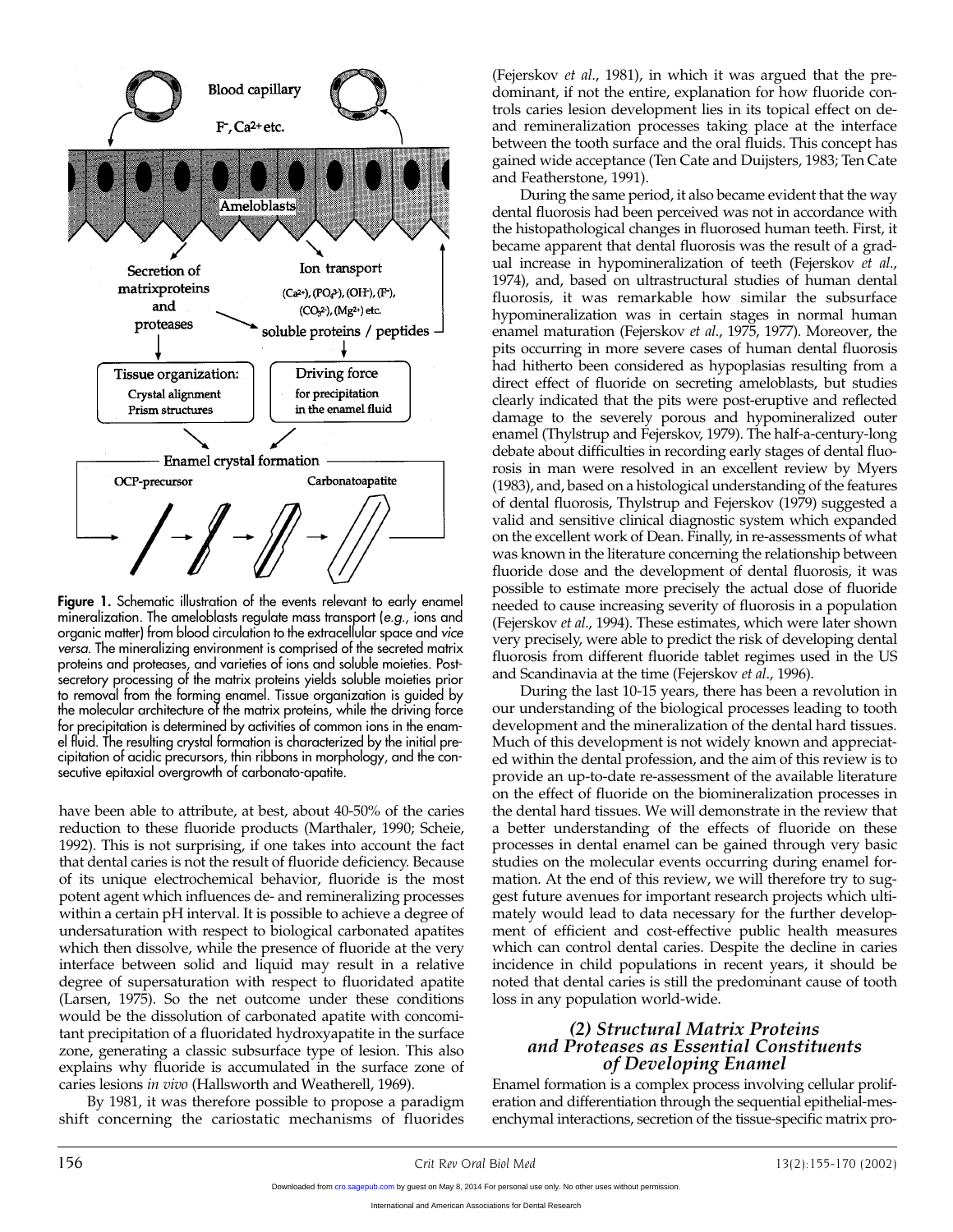teins, transport of the ions including calcium and fluoride, and precipitation and alignment of enamel crystals through the multiple interactions between organic and inorganic molecules (Fig. 1). These processes progress over long periods in the fluid microenvironment segregated from the circulating blood (Aoba and Moreno, 1987; Moreno and Aoba, 1987). In the last decade, great advances have been made regarding the identification and cloning of a family of structural matrix proteins and enamel resident proteases. The matrix proteins identified so far are amelogenins, ameloblastin (also called amelin/sheathlin), tuftelin, sulphated high-molecular-weight proteins, and enamelin (for reviews, see: Simmer and Fincham, 1995; Fincham *et al*., 1999). Amelogenins are the major ameloblast-specific gene products, comprising more than 90% of the proteins secreted by the ameloblasts. The importance of amelogenin proteins in enamel integrity has been verified in several families with different mutations in the X-chromosomal amelogenin gene (for review, see Wright, 1997). The current literature suggests that extracellular enamel proteins are degraded by a variety of proteases present

within the enamel at specific times in development (for reviews, see: Zeichner-David *et al*., 1995; Bartlett and Simmer, 1999). The enamel resident proteases and their activities are generally identified in the soluble fraction isolated from the forming enamel (Shimizu and Fukae, 1983), so the enzyme-substrate reaction most likely takes place at solid (aggregated or crystal-associated proteins)-fluid interfaces or in the fluid containing soluble protein molecules (Fig. 2). In recent years, two groups of enamel proteases have been cloned: a matrix metalloproteinase named enamelysin, or MMP-20 (Bartlett *et al*., 1996, 1998), and a serine proteinase named enamel matrix serine proteinase-1, or EMSP1 (Simmer *et al*., 1998). Immunohistochemical studies have demonstrated that enamelysin is secreted by the secretory ameloblasts developing Tomes' process and that the physical location of enamelysin within the secretory enamel overlaps with the location of the secreted amelogenins and other matrix proteins (Fukae *et al*., 1998). In studies combining recombinant porcine amelogenin with recombinant porcine enamelysin (Ryu *et al*., 1999), it was proven that the recombinant enzyme produces a pattern of amelogenin cleavages virtually identical to those observed *in vivo*. This enzyme exhibits its optimal activity at neutral pH (around 7.2) and high calcium ion concentration (Fukae *et al*., 1998). In contrast to enamelysin, the EMSP1 message level and enzymatic activity are low or absent during the early stages of enamel development and are up-regulated during the later stages (Hu *et al*., 2000). These results suggest that EMSP1 plays a role in the degradation of enamel matrix proteins during the transition to maturation stages of amelogenesis. In addition, more exo- and endopeptidases and proteinase inhibitors are believed to participate in enamel maturation (Smid *et al*., 1990; Toyosawa *et al*., 1996), although their roles and functional significance remain to be elucidated. Currently, there is no unequivocal evidence that enamel proteases and their activities are critical to enamel formation or development of enamel fluorosis, because no proteinase genes have been linked to inherited diseases of enamel formation such as amelogenesis imperfecta. The construction of knockout or



Figure 2. Schematic illustration of ion transport through the enamel organ layer and associated extracellular events taking place in the forming enamel. Ions transported through the cell layer are incorporated into the lattice positions. The precipitation rate is determined by the degree of supersaturation, fluid volume, crystal surface areas, protein coating, and the presence of inhibitors (*e.g.*, carbonate and Mg 2+ ) and promoter, *i.e.*, fluoride. As a result, the Ca<sup>2+</sup> concentration in the fluid ([Ca]<sub>s</sub>) surrounding the forming crystals is determined in principle by the balance between the rates of Ca<sup>2+</sup> supply (R<sub>D</sub>) and consumption for crystal precipitation ( $R_C$ ). Proteolytic processing of the amelogenins and other proteins, possibly in a form of nanosphere aggregates, may depend on the [Ca] $_{\textrm{\tiny{s}}}$  levels.

transgenic models is certainly a useful approach to delineate the roles of proteases in tooth morphogenesis, but no targeted knockouts of proteinase genes are yet known to result in enamel malformations resembling fluorotic enamel.

## *(3) Post-secretory Enzymatic Processing of Enamel Matrix Proteins*

The most distinctive feature of mammalian amelogenesis, in contrast to dentinogenesis and osteogenesis, is that the secreted matrix proteins are degraded *in situ* and removed almost completely from the tissue during the secretory through maturation stages. The enzymatic degradation of the amelogenins (Shimizu and Fukae, 1983), as well as other classes of enamel matrix proteins (Smith, 1998), occurs shortly after their secretion, so the full-length proteins are concentrated only in the narrow region of the secretory enamel adjacent to the ameloblasts. The resulting heterogenous population of proteolytic cleavage products remains relatively stable during the formation of full-thickness enamel (Aoba *et al*., 1987b; Brookes *et al*., 1995). After cessation of the secretion of the matrix proteins, their cleavage products are further degraded. This allows the enamel layer to attain its high degree of mineralization prior to tooth eruption. These temporally regulated processing of enamel proteins appears to be carried out by the separate classes of proteases, *e.g.*, enamelysin and EMSP1, with some overlap of function.

The post-secretory processings of amelogenins have been the most often investigated, so the scheme of the protein-protease interaction is becoming clear. The full-length amelogenins in mammals are known to have the conserved primary structures, particularly the hydrophobic and hydrophilic segments at the N- and C-termini, respectively (Aoba *et al*., 1992a,b; Brookes *et al*., 1994). The hydrophilic segment at the C-terminus has been shown to be exposed to the external liquid phase (Lau *et al*., 1987; Aoba *et al*., 1990a), and it was consistently shown that the initial cleavage of the amelogenin molecule by proteas-

Downloaded from [cro.sagepub.com](http://cro.sagepub.com/) by guest on May 8, 2014 For personal use only. No other uses without permission.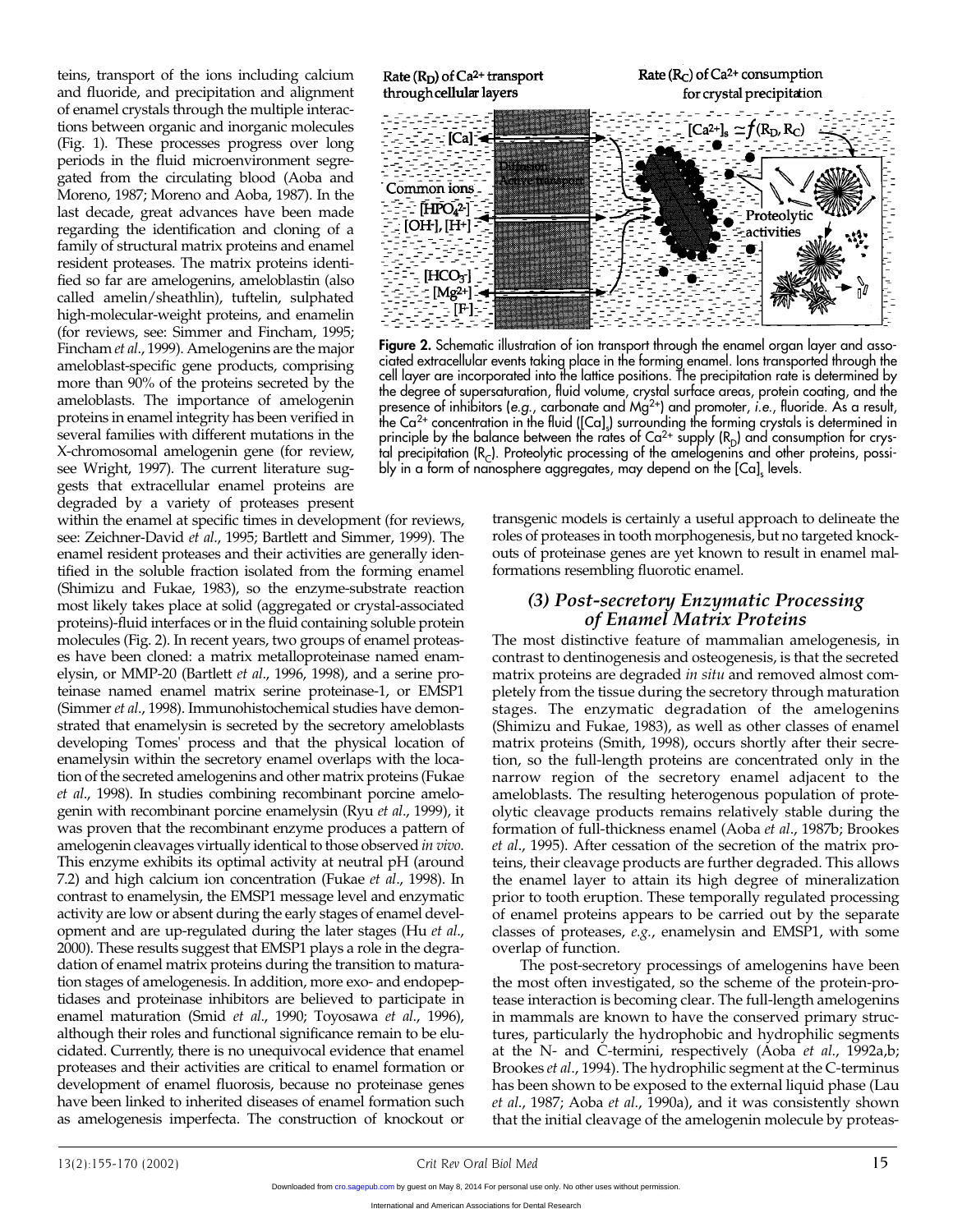es occurs in this hydrophilic module (Aoba *et al*., 1991, 1992a,b). The degraded amelogenin products lacking the C-terminal hydrophilic segment are still sparingly soluble, being stable in the secretory extracellular space (Aoba *et al*., 1987b). One of the crucial steps for the removal of amelogenins is the cleavage of the N-terminal hydrophobic segment, which causes the dramatic change in solubilities of the amelogenin products. Indeed, the amelogenin fragments of lower molecular masses, lacking both N- and C-terminal segments, were found to accumulate in the enamel fluid separated from pig secretory enamel (Aoba *et al*., 1987c). Thus, the accessibility of proteases to the N-terminal cleavage sites is likely a rate-limiting step in the processing and removal of amelogenins.

In connection with the presumed sequential degradation steps of the amelogenins, enamelysin and serine proteases of 76- and 78-kDa molecular weights (Tanabe *et al*., 1992), both of which were concentrated in the outer (youngest) secretory enamel adjacent to the ameloblasts, can specifically cleave the C-terminal segment of the secreted porcine amelogenins as expected, and, more interestingly, these enzymes are not found in the inner (older) secretory enamel, in which EMSP1 (possibly other proteases of 30- to 35-kDa molecular weights) that can cleave the N-terminal segment of the amelogenins exists in place of the high-molecular-weight proteases.

Collectively, an intriguing hypothesis remains to be tested: *i.e.*, that the secreted enamel proteases themselves are processed during amelogenesis, and that their post-secretory degradation, as well as that of the amelogenins and other matrix proteins, might be delayed in fluorotic enamel.

# *(4) Fluoride Uptake into Developing Enamel: Fluoride Pools in Stable and Labile Forms*

Tooth mineral (both enamel and dentin) provides a permanent record of fluoride exposure during the forming stages, because fluoride can be stabilized in the tissue after its incorporation into the lattice sites of apatite crystals (Elliott, 1994). Studies on human fluorotic enamel (Richards *et al*., 1989) further suggest that the fluoride content of erupted fluorotic enamel represents fluoride acquired during tooth formation, and that once tooth formation is completed, further uptake of fluoride prior to eruption may be negligible. The ingested fluoride is absorbed from the gastrointestinal tract and then transported *via* the circulating blood in undissociated or dissociated forms of HF or F. The maximum fluoride content of the enamel tissue, on a weight basis, is attained in the early forming stages (Weatherell *et al*., 1975). Studies using enamel organ culture (Bawden *et al*., 1982, 1987; Bawden and Crenshaw, 1984) further demonstrated that fluoride uptake is independent of calcium uptake and is not under direct control by the ameloblasts. Free fluoride concentrations in enamel fluid isolated from pig secretory enamel (Aoba and Moreno, 1987) are in the range of  $10<sup>-6</sup>$  mol/L. This analytical result supports the concept that the fluoride levels in developing enamel are directly related to plasma fluoride levels (Speirs, 1986). To date, there has been no solid evidence for the binding of fluoride with proteins, at least in the extracellular space (Lussi*et al*., 1988).

Most of the fluoride transported in ionic forms can be readily incorporated into growing enamel crystals, if the precipitation reaction is not down-regulated by inhibitors, such as abundant protein moieties existing during the enamel secretion. However, analytical data of the forming enamel in pigs and rats (Aoba *et al*., 1989a, 1990b) showed that a substantial fraction of the fluoride ions remain in a labile form, which are free in the fluid or associated with organic matter. This labile pool of fluoride corresponds to 25-30% of the total fluoride in the secretory enamel, while the corresponding pool becomes marginal (less than a few % of the total fluoride) in the mature enamel, where most of the matrix proteins have been removed, so that the mineral surface most likely becomes available for reactions with fluoride ions. Under high fluoride exposure, such as in rats after the administration of 100 ppm fluoride in the drinking water for 4 wks (Aoba *et al*., 1990b), it was further confirmed that the total fluoride content of rat enamel increases, and that only a marginal fraction of the total fluoride, even in the secretory enamel, is present in the labile form. This facilitated incorporation of excess fluoride in the stable form is explained by the fluoride-induced acceleration of precipitation kinetics as described below, which may compete well with the inhibitory function of matrix proteins. Currently, the understanding of the kinetics of fluoride uptake into developing enamel has improved substantially, but there is still a lack of knowledge about free fluoride concentrations at the mineralizing sites under various fluoride regimens.

## *(5) Are the Roles of Fluoride Ions in Developmental Enamel Mineralization Obligatory or Voluntary?*

Fluoride is well-known to have unique properties among the varieties of regulators involved in the proliferation and growth of calcium phosphate salts *in vivo* (Aoba, 1997). This ion substitutes for a column hydroxyl in the apatite structure (fluoridation of the lattice), giving rise to a reduction of crystal volume (Elliott, 1994) and a concomitant increase in the structural and chemical stability (or decreasing the thermodynamic solubility) of the resulting apatite crystals (Moreno *et al*., 1974). An important conclusion drawn from crystal growth studies of apatites *in vitro* is that the precipitation kinetics is determined primarily by the degree of supersaturation in solution with respect to the forming crystals (Margolis and Moreno, 1990; Johnsson and Nancollas, 1992). For each calcium phosphate phase, the degree of saturation (DS) can be expressed as the ratio of the ionic activity product (IP) of the ionic lattice constituents (reflecting a given stoichiometry) in solution to the solubility product (Ksp) of the solid, *i.e.*, DS = IP/Ksp. Thus, the well-documented effect of fluoride as an accelerator of apatite precipitation is explained by the lowering effect of Ksp values, depending on the incorporation of fluoride into the precipitating apatite crystals (Varughese and Moreno, 1981).

Under the physiological condition as found in the enamel fluid, hydroxyapatite (or carbonated hydroxyapatite) as a prototype for biomineral is thermodynamically more stable than acidic calcium phosphate salts, such as octacalcium phosphate (OCP), while the precipitation of acidic precursors is kinetically more favorable than apatite precipitation. Accordingly, Brown *et al*. (1987) proposed the theory that apatitic biomineral in enamel (also in hard tissues of mesenchymal origin) is formed through a precursor mechanism in which OCP precipitates first and then hydrolyzes irreversibly *in situ* to a transition product, "OCP hydrolyzate". The unique morphology (*i.e.*, long plates) of formed enamel crystallites provides compelling evidence for the participation of OCP in enamel mineralization. The rapid, dramatic changes in chemical composition taking place in the vicinity of secretory ameloblasts also support OCP as an initially formed mineral during amelogenesis (Aoba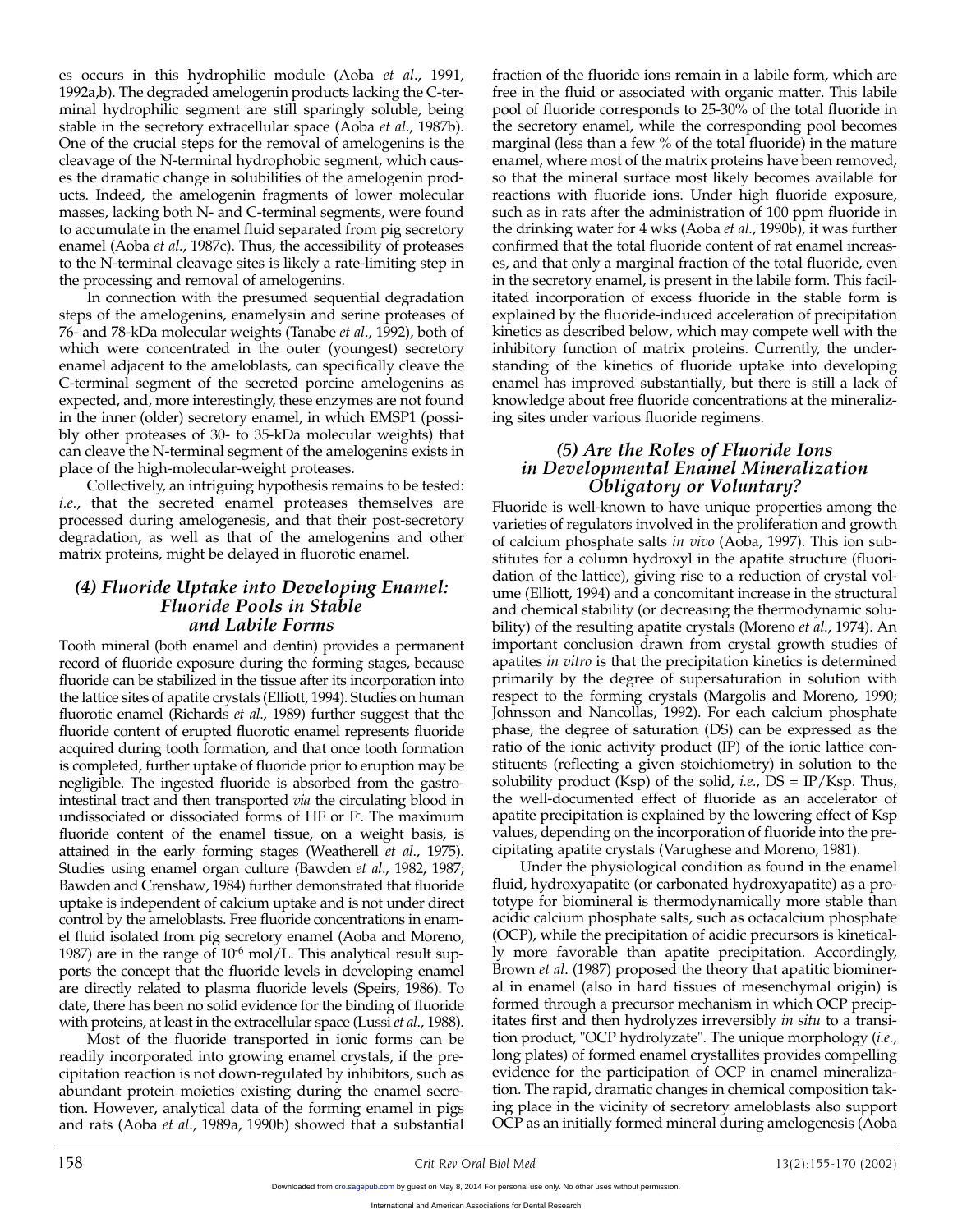*et al*., 1998). Collectively, the enamel biosystem achieves the formation of elongated enamel crystals in a well-aligned manner by executing consecutively the two-dimensional growth of an OCP-like precursor and the subsequent epitaxial growth of apatite units on the template (Iijima *et al*., 1992a; Miake *et al*., 1993), concomitant with hydrolysis of the templates themselves (Iijima *et al*., 1992b). This entire enamel mineralization is characterized by gradual growth of thin ribbons, especially their thickening, rather than by proliferation in the number of crystals (see Fig. 1). In this process of enamel crystal formation, fluoride at low concentrations, as determined in the enamel fluid, appears to play a pivotal role in accelerating OCP-apatite conversion and producing ultimately elongated "plate-like" apatite crystals. In previous experiments conducted in media resembling the enamel fluid (in terms of supersaturation level, pH, ionic strength, and temperature), it was verified that, whereas OCP thin ribbons remain stable for considerable periods in the absence of fluoride, the precipitated OCP ribbons are readily hydrolyzed through solid-state transformation (*i.e.*, generating the apatitic lattice structure without alterations in their original morphologies) at levels of 0.05 through 0.4 ppm fluoride (Mura-Galelli *et al*., 1992). In this circumstance, the involvement of fluoride at low concentrations seems to be obligatory in enamel mineralization. It is of paramount interest to know whether normal enamel crystal formation is achievable in the complete absence of fluoride in the mineralizing milieu. But the ubiquitous inclusion of fluoride in foods, soil, and other natural products (Whitford, 1991) would make it very difficult for such experiments to be designed and executed with the use of any conventional animal model.

Another known action of fluoride is to induce the nucleation and growth of apatite crystals, devoid of the participation of acidic precursors, at neutral conditions and physiological temperature; this situation was evident at fluoride levels of 0.5 ppm or higher in the media resembling the enamel fluid (Mura-Galelli *et al*., 1992). Such concentrations are hardly achieved in tissue fluids *in vivo*. However, ultrastructural studies (Yanagisawa *et al*., 1989) have demonstrated apparently *de novo* proliferation of apatite nuclei in the outermost surface regions of very severe cases of human fluorotic enamel, showing that the increasing fluoride uptake may locally enhance the driving force sufficiently to ensure precipitation of fluoridated apatite crystals.

# *(6) Epidemiology and Pathognomonic Features of Human Enamel Fluorosis*

Fluoride has been assigned as the single factor most commonly responsible for causing enamel mottling (Pindborg, 1982). However, either intrinsic and/or extrinsic factors may also cause enamel mottling, although such factors have not been identified in man. In rats, chronic acidosis and hypoxia, independent of the level of fluoride exposure, cause enamel opacities that are histologically similar to enamel fluorosis (Angmar-Månsson and Whitford, 1990; Whitford, 1997). Thus, the differential diagnosis of enamel fluorosis from non-fluorotic enamel defects is critical for accurate assessment of the prevalence of dental fluorosis and its epidemiology (Russell, 1963; Fejerskov *et al*., 1988, 1996; Cutress and Suckling, 1990; Pendrys, 1999). The clinical appearance of milder forms of enamel fluorosis is characterized by narrow white lines following the perikymata, cuspal snowcapping, and a snowflaking appearance that lacks a clear border with unaffected enamel (Dean, 1934; Fejerskov *et*

*al*., 1977, 1988). The corresponding enamel lesion is featured histopathologically as a subsurface hypomineralized lesion covered by a well-mineralized outer enamel surface (Fejerskov *et al*., 1974; Thylstrup and Fejerskov, 1978). Electron microscopy further confirmed that the structural arrangement of the crystals appears normal, but that fluoride affects the forming enamel by causing porosity, *e.g.*, widening gaps between the enamel rods and enlarging intercrystalline spaces in parts of the rod (Fejerskov *et al*., 1975, 1994). With increasing severity, the subsurface enamel all along the tooth becomes increasingly porous, the lesion extends toward the inner enamel, and the fluoride content increases. After eruption, the opaque areas may become stained yellow to dark brown, and the more severe forms are subject to extensive mechanical breakdown of the surface (Baelum *et al*., 1986; Fejerskov *et al*., 1991; Richards *et al*., 1992). It is now widely accepted that pitting and larger surface destructions of enamel are post-eruptive features, not true hypoplasia of the teeth, while attrition and abrasion of the hypomineralized enamel or maybe limited mineral uptake may diminish the intensity of the milder forms of fluorosis (Fejerskov *et al*., 1977, 1990, 1996; Horowitz *et al*., 1984; Cutress and Suckling, 1990).

In relation to the pathogenesis of fluorotic enamel, Eastoe and Fejerskov (1984) first reported that fluorosed human enamel with a Thylstrup-Fejerskov (TF) score of 4-6, while having a total protein content similar to that of normal enamel in quantity, had a relatively high proportion of immature matrix proteins. In contrast, a recent report (Wright *et al*., 1996) of a study of 9 "moderately fluorosed" human teeth (developed in 3.2 ppm-F drinking water area), demonstrated that the protein content of fluorosed enamel was greater than that of normal enamel (mean fluorosed, 0.27%; mean control, 0.11%), whereas the amino acid profiles were similar for fluorosed and normal enamel, and there was no evidence of retention of immature matrix proteins in the sample. The apparent discrepancy between the two reports may be explained by the samples' being stored and handled differently. Moreover, Eastoe and Fejerskov (1984) removed the surface layers to avoid the possibility that the post-eruptive adsorption of exogenous proteins, *e.g.*, from saliva, into the hypomineralized areas could influence the analyses. The fluorosed apatite crystals have stronger adsorption affinities for salivary proteins or other moieties (Moreno *et al*., 1978). Post-eruptive challenges could modify the composition of residual proteins in the porous enamel tissue by "smearing out" the amino acid profiles of endogenous residual matrix components, as well as the appearance and clinical features of the hypomineralized fluorotic enamel, as described above. Currently, quantitative information about proteins left in normal and fluorotic enamel is still limited.

Concerning the risks of fluoride ingestion during enamel formation, it was established that a linear relationship exists between fluoride dose and enamel fluorosis in human populations (Fejerskov *et al*., 1994). This indicates that no threshold value exists below which the effect of fluoride on dental enamel will not be manifest. The severity of the enamel lesion depends on the total fluoride intake, regardless of fluoride source, *e.g.*, ingestion from drinking water or supplements. Thus, for every increase of the dose of 0.01 mg F/kg b.w., an increase in the dental fluorosis community index (Fci) of 0.2, as defined by Dean, can be predicted (Fejerskov *et al*., 1996). In recent years, attention has been given to the individual variation in fluorosis for the same water fluoride intake between and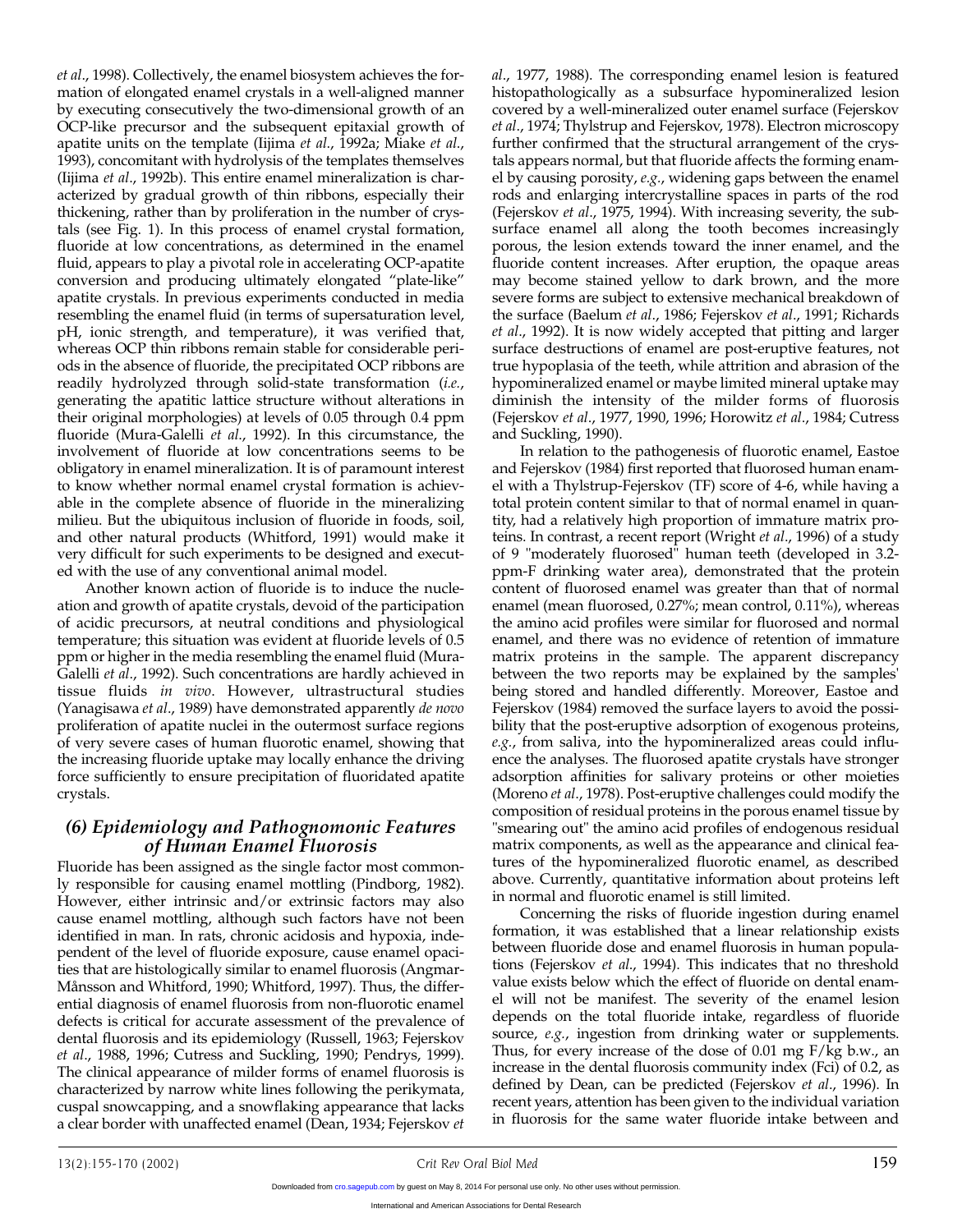within populations (Rozier, 1999). Therefore, it is an important task to identify putative factors which, alone or in combination, can make individuals more or less susceptible to the aberrant effect of fluoride. Contributory factors may include composition of diet, bioavailability of fluoride, environmental fluoride, climate, and individual physiological and metabolic factors. Fluoride metabolism has been extensively studied in man (Ekstrand, 1996) and in rodents (Whitford, 1989). Following fluoride ingestion, fluoride is rapidly absorbed into the blood plasma, predominantly in the stomach. The amount and composition of stomach content will therefore significantly influence the degree of fluoride absorption. A variety of variables will influence distribution and elimination of fluoride in the body, including renal function, urinary pH, the fluoride pool in bone, and the rate of bone turnover. These variables can be expected to have a significant influence on fluoride susceptibility within individuals. However, in free-living populations, it is remarkable how little variation in dental fluorosis prevalence and severity exists if these populations have been living under a long-term stable fluoride ingestion level (Manji *et al*., 1986a,b). This is particularly evident in populations in developing countries where the predominant source of fluoride comes from drinking water, whereas in contemporary populations, in, for example, North America and Europe, the extensive use of a variety of topical fluorides, as well as often-unknown contamination of food items with fluoride, will substantially influence the relative amounts of fluoride ingested by individuals. Therefore, it is to be expected that a substantial variation between and among individuals in terms of severity of fluorosis may be observed in such populations at present. Although Cutress and Suckling (1990) have claimed that some uncertainty in clinical diagnosis may make it difficult to establish a causeand-effect relationship, it seems evident, from these authors' studies as well as from all other studies in which appropriate indices for measuring dental fluorosis have been applied, that, so far, fluoride is the only agent known to cause a gradual increase in enamel porosity with increased dose ingested over a prolonged period of time during tooth development.

# *(7) Experimental Dental Fluorosis in Animal Models*

Our current understanding of the biological mechanisms involved in fluoride-induced lesions of enamel and dentin is based mostly on the results obtained in animal experiments. It has long been argued, however, that the oral doses administered daily to the animals are much higher than the doses encountered in man, or that fluoride-induced changes in the teeth of animals may not be relevant to the human situation, because high fluoride doses, in animals, produce true hypoplastic lesions in addition to hypomineralization, entirely different from human dental fluorosis (Creath *et al*., 1989; Smith *et al*., 1993). In carefully designed experiments involving pigs (Richards *et al*., 1986) and sheep (Suckling *et al*., 1988), however, it was proven that the characteristic subsurface hypomineralization in enamel without hypoplasia, as seen in human enamel fluorosis, can be produced after chronic ingestion of fluoride. Furthermore, the previous experiments with rats (Angmar-Månsson and Whitford, 1982, 1984) and pigs (Richards *et al*., 1985) showed that the plasma fluoride concentrations associated with fluorotic dental lesions in the animals are of the same order of magnitude as those which may occur in man.

For many years, it was believed that the secretory ameloblast was particularly sensitive to fluoride. This assumption was derived from the claim that the fluorotic pits were true hypoplasias, and results in rodents exposed to high fluoride doses seemed to support this assumption (Schour and Smith, 1934; Kruger, 1967; Walton and Eisenmann, 1974). A great conceptual inversion occurred after the observation that enamel fluorosis can be produced by the giving of fluoride to pigs after matrix secretion has ceased (Richards *et al*., 1986). This led to a new concept that any alterations in protein synthesis during secretion are not absolutely necessary for the development of fluorosis. Similar approaches targeting wild roe deer and red deer (Kierdorf *et al*., 1996) also proved that the maturation stage rather than the secretory stage is affected. The important conclusions derived from the previous animal studies are that: (i) systemic effects of fluoride, *e.g.*, disorders in calcium homeostasis, are not necessarily involved in enamel fluorosis (Angmar-Månsson and Whitford, 1984; Andersen *et al*., 1986); and (ii) the increase in severity of dental fluorosis directly reflects an increase in fluoride concentration in the enamel (Richards *et al*., 1985; Speirs, 1986; Angmar-Månsson and Whitford, 1990).

## *(8) Critical Timing and Steps at which Fluoride Affects the Tooth Organ to Result in Enamel Fluorosis*

Knowledge about the ages at which fluoride most affects the unerupted and erupted enamel is of extreme importance for the minimization of risks for the development of fluorosis and the promotion of more judicious use of fluoride in caries prevention (Banting, 1999). Many epidemiologic studies of human dental fluorosis (Ishii and Suckling, 1986; Pendrys and Katz, 1989; Evans and Stamm, 1991a,b; Jackson *et al*., 1999) consistently demonstrated that the permanent anterior teeth, which are of the most important aesthetic concern, are at greatest risk for fluorosis during a two-year period extending through the second and third years of post-natal life. A recent study (Burt *et al*., 2000) provided further evidence that, while an 11-month cessation of water fluoridation had little effect on caries, dental fluorosis is sensitive to even small changes in fluoride exposure from drinking water, and this sensitivity is greater at 1 to 3 years of age than at 4 or 5 years. This is in good agreement with the findings obtained from animal studies showing that the post-secretory stages of enamel formation are most critical for the pathogenesis of fluorotic alterations in the mature enamel. It should be emphasized, however, that the severity of fluorosis apparently increases with prolonged exposure to low doses of fluoride prior to, as well as during, the maturation phase (Larsen *et al*., 1986; Suckling *et al*., 1988; Richards, 1990). This "cumulative action of fluoride" is explained, in part, by the fact that protein degradation already starts in the secretory stage; this early degradation appears to be a common event for most of the matrix proteins identified so far in forming enamel (Aoba *et al*., 1987b; Brookes *et al*., 1995; Smith, 1998). In this sense, it is reasonable to consider that the entire period of amelogenesis may be vulnerable to the fluoride effect, so the risk of fluorosis is best related to the total cumulative fluoride exposure to the developing dentition, rather than to "the most critical" specific periods (Larsen *et al*., 1985; Bardsen, 1999; DenBesten, 1999). It is less apparent whether an effect of fluoride on the stage of enamel matrix secretion, alone, is able to produce changes in enamel similar to those described as dental fluorosis in man (Fejerskov *et al*., 1994).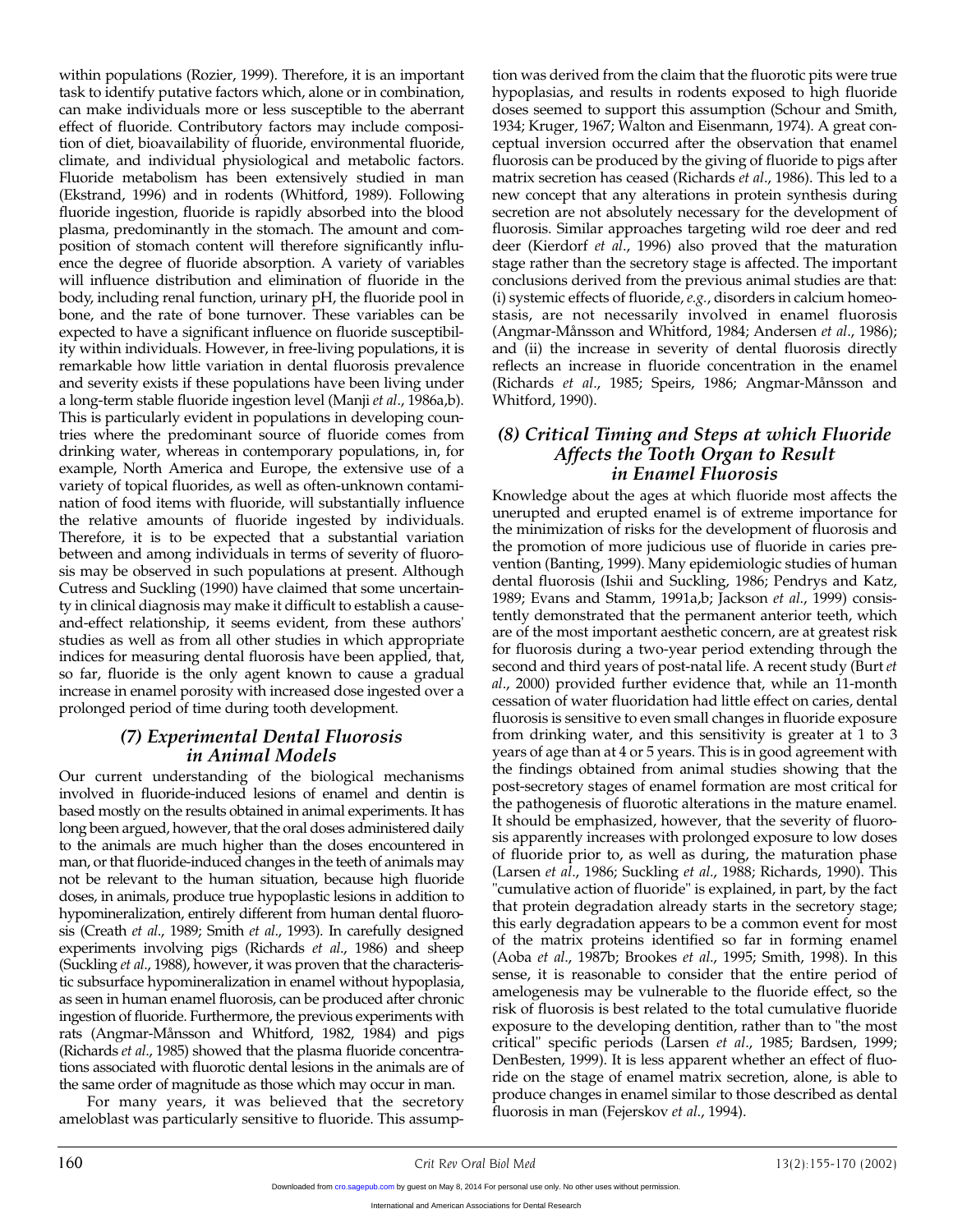## *(9) How Does Exposure to Excess Fluoride Provide Aberrant Effects on Enamel Formation?*

As mentioned above, it is established that the hypomineralized alterations of fluorotic enamel are not due to general effects of fluoride on calcium metabolism, or to poisoning effects that depress whole-body metabolism, but are primarily due to *in situ* effects of the ingested fluoride in the local environment. The observations that the fluorosed enamel retains a relatively high proportion of immature matrix proteins, characterized by high proline contents (DenBesten and Crenshaw, 1984; Eastoe and Fejerskov, 1984), support the notion of an incomplete removal of amelogenin proteins under excessive fluoride ingestion during development. Whitford (1997) recently stated that "although several other fluoride-induced effects might be involved in the aetiology of fluorosis, it now appears that inhibition of enzymatic degradation of amelogenins, which may delay their removal from the developing enamel and impair crystal growth, may be of critical importance". In the past, several explanations or hypotheses have been proposed for the fluoride-induced retention of amelogenin-derived fragments (as well as the degraded products of other matrix proteins) in the matured enamel. The postulated fluoride effects are categorized into two groups (Table 1): (i) on intracellular events, including gene expression, synthesis, trafficking and secretion of proteins, resorption and degradation of the once-secreted products; and (ii) on extracellular events constituting multivarious interactions between and among matrix proteins, proteases, crystals, and other fluid constituents, particularly fluoride and calcium ions. On the basis of the currently available data, each of the fluoride effects and possible mechanisms is overviewed concisely in the following paragraphs.

## **(9.1) DOSE-DEPENDENT FLUORIDE EFFECTS ON INTRACELLULAR EVENTS**

## **(9.1.1) Might low chronic fluoride exposure cause aberrant effects on cellular proliferation/differentiation and signal transduction pathways?**

Fluoride at millimolar levels in aqueous media has been known to affect multiple enzyme activities in the cytoplasm of diverse cell types, *e.g.*, inhibiting lactate dehydrogenase or activating adenylate cyclase (Hodge and Smith, 1965). However, the relevance of these findings to the effects of low chronic doses of fluoride is questionable, since it is unlikely that adequate cellular levels of fluoride necessary to alter the enzyme activities would be attainable *in vivo* (Kaminsky *et al*., 1990). At present, there is little solid information about the dose-dependent effects of fluoride on the proliferation and differentiation of enamel organ epithelial cells or the fluoride-triggered signal transduction pathway in tooth-forming cells. This is due, in part, to a lack of culture models suitable for the investigation of ameloblastic cell lines. In the research field of bone cell biology, fluoride is regarded as an effective anabolic agent in promoting an increase in bone formation, stimulating bone cell proliferation and activities *in vitro* and *in vivo* (Farley *et al*., 1983; Kleerekoper and Mendlovic, 1993). The molecular mechanisms of the osteogenic action of fluoride have been reported to involve the mitogenactivated protein kinase (MAPK) mitogenic signal transduction pathway. Of interest, the reported mitogenic activity of fluoride is biphasic, mitogenic to bone cells at micromolar doses but inhibiting bone cell proliferation at millimolar levels.

# TABLE 1

#### **Postulated Mechanisms by Which Excess Fluoride Uptake May Cause the Delay of Degradation and/or Removal of Matrix Proteins in Forming Enamel**

Influence on intracellular events:

- Cell proliferation/differentiation/metabolic activities
- Genetic and/or epigenetic regulation of the composition and properties of matrix proteins
- Cytoplasmic transport and secretion of matrix proteins and proteases
- Cyclic RA/SA modulation and the resorption activities by ameloblasts

Influence on extracellular events:

- Conformation and aggregation of matrix proteins
- Binding of fluoride ion with matrix proteins or proteases
- Protein-crystal interactions
- Processing or lifetime of proteases *in situ*
- Alterations of  $Ca<sup>2+</sup>$ -sensitive proteolytic activities

Furthermore, two possible models have been proposed as to how fluoride affects the signaling pathway: One model implies the inhibition of a unique fluoride-sensitive phosphotyrosine phosphatase in osteoblasts, resulting in a sustained increase in the tyrosine phosphorylation level of the key signaling proteins of the MAPK mitogenic signal transduction pathway (Lau and Baylink, 1998); the other model postulates that fluoride acts in coordination with aluminum to form fluoro-aluminate,  $AIF_4$ , which activates a pertussis-toxin-sensitive G-protein on bone cell membrane, leading to activation of cytoplasmic protein tyrosine kineses (*e.g.*, Src, Pyk2, and Fak), which in turn stimulates the tyrosine phosphorylation of signaling proteins involved in the MAPK pathway (Caverzasio *et al*., 1998; Susa, 1999). The former mechanism may be specific for bone cells, while the latter may operate universally for various cell types. In fact, a recent report involving rat secretory ameloblasts (Matsuo *et al*., 1998) showed that pertussis-toxin-sensitive Gproteins bound to the rER and Golgi membranes were decreased by NaF treatment, suggesting that fluoro-aluminate may block the protein trafficking from the rER to Golgi apparatus and between the Golgi compartments. In accord with this finding, it was demonstrated that the ingestion of excess fluoride causes alterations in the ultrastructure of rat secretory ameloblasts, *e.g.*, disorganization of Golgi stack and accumulation of transport vesicles, indicative of a disturbance in the intracellular trafficking of the cells. As a cautionary note, these results were usually obtained by the administration of high concentrations of fluoride (chronic ingestion of water including 100 ppm F or a single injection of 2% NaF solution) in the animals. Thus, the current consensus is that the ultrastructure and functions of ameloblastic epithelial cells appear to be affected by the administration of higher fluoride concentrations, such as in millimolar ranges, but it is not certain whether low fluoride levels, relevant to the physiological levels of fluoride found in human serum, really do cause aberrant effects.

#### **(9.1.2) May the expression and secretion of matrix proteins and proteases be altered under the fluoride regime?**

Similar to the above discussion regarding the effects of fluoride on the signal transduction pathway in the ameloblastic epithelial cells, there is currently little evidence indicating that fluoride at 1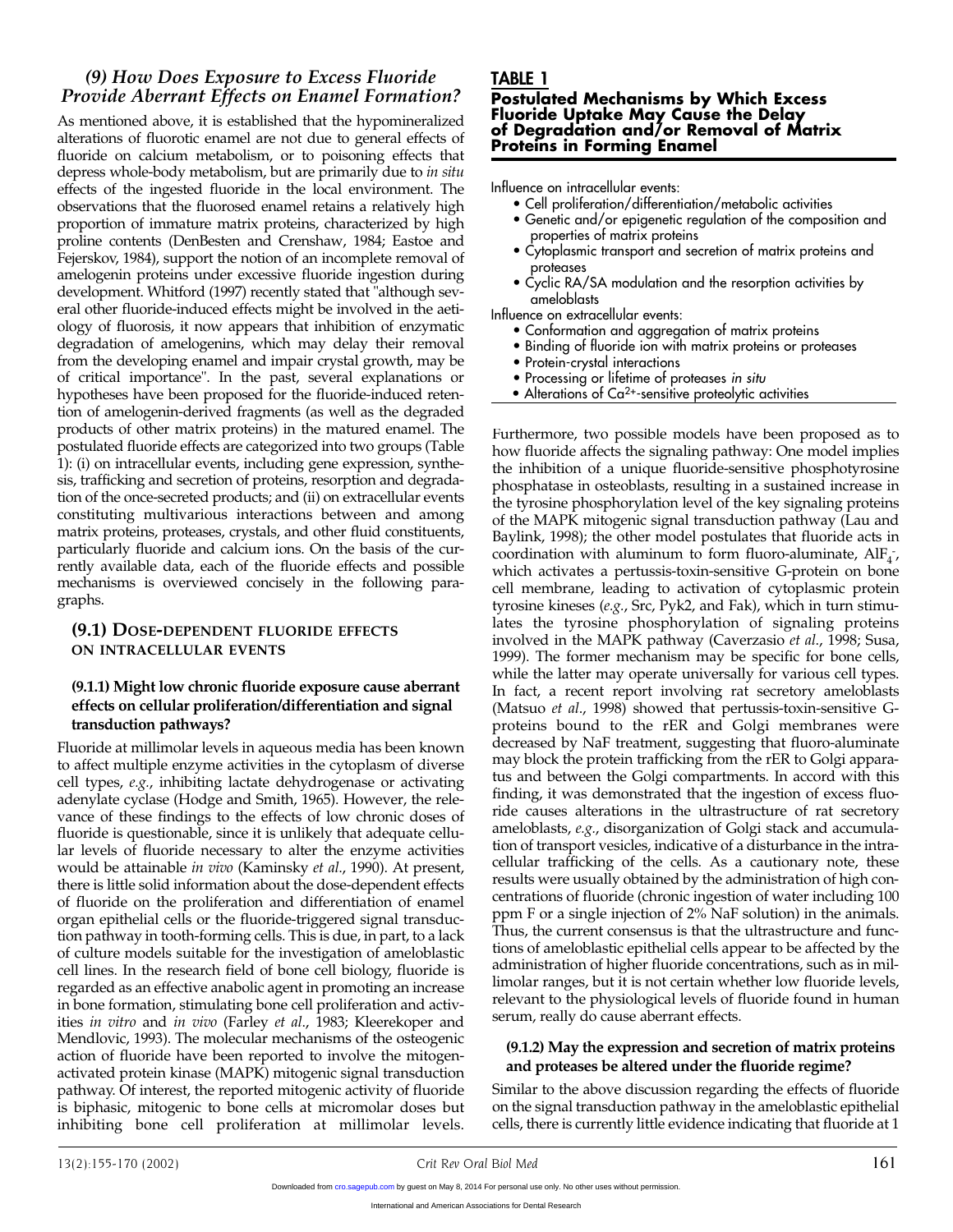ppm or lower levels in the extracellular fluid acts directly as a modulator of gene expression responsible for the production of enamel matrix proteins and/or enamel resident proteases. Biochemical analyses of the secreted profiles of enamel matrix proteins in fluoride-ingested rats showed no marked changes in the electrophoretic profiles, protein quantities, or amino acid composition of secretory matrix proteins (DenBesten, 1986; DenBesten and Heffernan, 1989a; Aoba *et al*., 1990b). The fluoride-induced alterations in the quantity of secreted enamel proteases (or their activities assessed on zymography or by various enzyme assays) are also controversial. DenBesten and Heffernan (1989b) previously reported the reduced activity of low-molecular-weight proteases (28 and 33 kDa) in fluorotic rat enamel at the maturation stage, although there is no obvious difference in the activity of other proteases having greater molecular weights between rat fluorosed and control enamel samples. In contrast, a recent report (Gerlach *et al*., 2000) showed that the addition of NaF even at final concentrations of 5 mM and 10 mM did not result in inhibition of the enzymatic activity of the crude matrix extract or the activity of individual enamel enzymes.

## **(9.1.3) High doses of fluoride affect cyclic modulation of ameloblast morphologies and functions responsible for the removal of degraded enamel proteins**

Based on studies of human fluorosed enamel (Fejerskov *et al*., 1974, 1975) and rat enamel (Shinoda, 1975), it was suggested that dental fluorosis could in fact be a result of an impairment of the maturation processes taking place during enamel formation. Fejerskov *et al*. (1977) demonstrated that the extent and distribution of porous areas in fluorosed human enamel demonstrate a strong similarity to those seen at certain stages of enamel maturation during normal human enamel formation. At that time, the authors suggested that this could be a result of a direct effect of fluoride on the complicated cellular processes responsible for the removal of water and protein and the concomitant increasing mineral uptake during maturation. The prominent feature of amelogenesis during the maturation stage is the cyclic modulation of ameloblast morphologies between ruffleended (RA) and smooth-ended (SA) types (Josephsen and Fejerskov, 1977). This morphologic modulation certainly accompanies functional alternations, giving rise to changes in the extracellular environment adjacent to the cells. For instance, the previous study with pH indicators (Sasaki *et al*., 1991) revealed that the SA-covered zones along the maturation-stage enamel display a pH approximating 7.2, while the RA-covered zones have a pH of about 6.2. Since the solubility of amelogenins or the optimal activities of proteases are known to be pH-dependent (Shimizu and Fukae, 1983; Bartlett and Simmer, 1999), it is likely that the pH cyclings may be directly related to the control of the kinetics of protein removal from the maturing enamel (Smith *et al*., 1996). On the basis of these unique cyclic patterns, Bawden *et al*. (1995) proposed the concept of zone refinement and further suggested that possible alterations in the role of zone refinement in the enamel maturation zone may serve as the biologic mechanisms responsible for fluorosis. According to their definition, cyclic changes in the physical-chemical environment would favor the repeated partial dissolution and reprecipitation of enamel crystals, resulting in a reduction of impurities from the maturing enamel mineral. Apparently, each cycling yields only marginal alterations in magnitude, so numerous cyclings continuously taking place over a long period are required to accomplish enamel maturation.

Information regarding ameloblast modulation has been obtained mainly with the use of rat incisor enamel, because the continuously erupting tooth model is suitable for an analysis of a full spectrum of cell differentiation and cyclic patterns in a single tooth surface (Josephsen and Fejerskov, 1977; Smith *et al*., 1987, 1996). In studies involving this tooth model, it was documented that the frequencies of modulation between ruffleended/smooth-ended ameloblasts (RA/SA) decrease in a dosedependent manner with increasing levels of chronic fluoride exposure (DenBesten *et al*., 1985), and that this perturbation is reversible. The RA/SA zones return to the normal pattern after the discontinuation of fluoride ingestion (DenBesten and Crenshaw, 1984). More detailed morphometric analysis of fluorotic enamel of rat incisors (Smith *et al*., 1993) proved that: (a) ameloblasts associated with maturing enamel remain ruffleended for as much as 30% longer than normal *per* cycle, indicating that fewer total modulation cycles are completed *per* unit time by these ameloblasts; and (b) enamel proteins are lost from the maturing enamel layer at a rate that is about 40% slower than normal. At present, however, little is known about the corresponding properties of RA-SA modulation in larger animal models and man, so it is not possible to predict the relationship between the number of cell cyclings and the resulting "cumulative" effects on enamel maturation. Moreover, there is no solid answer as to how and why ruffle-ended ameloblasts become smooth-ended periodically (Smith, 1998). It is an intriguing hypothesis that ameloblasts can monitor the progress or delay of the extracellular breakdown and/or loss of enamel proteins and respond to extracellular messages by altering intervals of RA/SA transition. In connection with the fluoride-induced delay of ameloblast modulation cycles, fluoride ions by themselves could act to modify the signaling pathway, or messages responsible for the ameloblast modulation might be delivered by other extracellular molecules, such as matrix-derived products or labile Ca ions. The quantities of labile Ca ions appear to be particularly tightly coupled with changes in fluoride concentration in the extracellular space, as discussed below.

## **(9.2) FLUORIDE-INDUCED MODULATION OF THE KINETICS OF ENZYMATIC DEGRADATION OF THE MATRIX PROTEINS IN THE EXTRACELLULAR ENVIRONMENT**

If the production and secretion of amelogenins and other proteins may not be affected substantially by low chronic exposure to fluoride, it is conceivable that fluoride ingestion, or pools of the ion transported through the ameloblastic epithelial cells, may affect protease activation or the kinetics of hydrolytic reactions taking place within the extracellular enamel matrix. To date, there is no solid evidence for a direct binding of fluoride ions with either proteases or substrate enamel proteins that would down-regulate protease activities. Alternatively, fluoride action may lead to delays in the rates of protein degradation and removal by two possible mechanisms as discussed below.

## **(9.2.1) Enhancement of amelogenin adsorption onto fluoridated enamel crystals, which in turn impedes protein-protease accessibility**

Amelogenins are known to possess unique solubility properties in solution that give rise to rapid transitions in a reversible manner between monomeric and oligomeric states, depending on the conditions (*e.g.*, temperatures, pHs, and ionic strength) (Nikiforuk and Simmons, 1965; Shimizu and Fukae, 1983).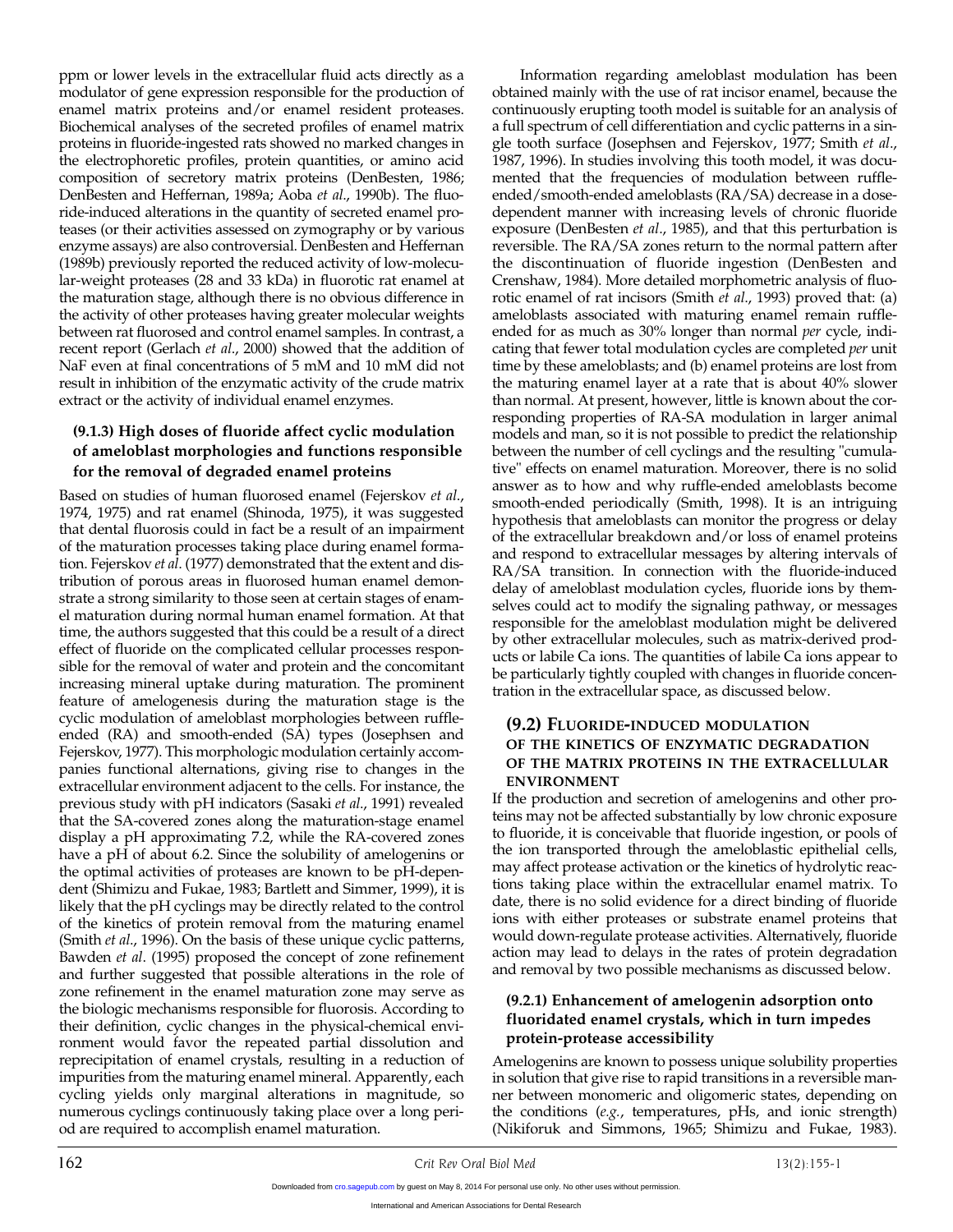Technological advances such as atomic force microscopy now allow us to visualize the "nanosphere" supramolecular structures *in situ*, which the full-length amelogenins and/or their partially degraded products construct in aqueous media (Fincham *et al*., 1994, 1995). As discussed earlier, the drastic changes in amelogenin solubility in the physiological media occur after cleavage of the N-terminal hydrophobic segment, but the corresponding cleavage sites are likely buried inside the molecular aggregates and gain protection from the access of proteases existing in the fluid phase. In such a situation, the solubility of substrate proteins, or equilibrium between protein molecules in monomeric and aggregated forms, is considered as a rate-limiting step in determination of the kinetics of the enzymatic degradation of amelogenins. Additional protection of the putative cleavage sites against proteases may occur by possible changes in molecular conformation of substrate proteins upon protein-crystal associations (Aoba *et al*., 1989b). In fact, the majority of the secreted enamel proteins, including the intact amelogenins, have adsorption affinity for apatite crystals (Aoba *et al*., 1987a), and, experimentally, the proteins residing on apatite crystals were proven to be more resistant to enzymatic cleavages, as compared with the hydrolytic rates of protein degradation in the absence of crystals (Aoba, 1994; Moradian-Oldak *et al*., 1998; Yamazaki *et al*., 2000). Importantly, increasing fluoride uptake by enamel tissue promotes fluoridation of enamel crystals (*i.e.*, fluoride incorporation into the stable pool), which in turn may enhance the protein-crystal association, resulting in retarding effects on the subsequent crystal growth and removal of protein molecules residing on crystal surfaces. In support of the roles provided by the stable pool of fluoride *in situ*, previous work (Tanabe *et al*., 1988) showed that the adsorption of enamel proteins onto apatitic surfaces increases substantially as a function of the degree of fluoride substitution in the crystalline lattice; the appreciable increasing effects were obtained above  $X = 0.1$  in terms of  $Ca_5(PO_4)_3(OH)_{1-X}F_X$ . Based on the fluoride profiles of human fluorotic enamel (Richards *et al*., 1989), the fluoride content in the surface-subsurface regions of severe fluorotic enamel appears to be  $X > 0.1$ . Notably, crystal growth studies conducted in media simulating enamel fluid (Mura-Galelli *et al*., 1992) also demonstrated that fluoridation of apatite crystals increases steeply, up to 0.25 or higher in terms of the stoichiometric parameter X, in concentration ranges of fluoride lower than 1 ppm.

#### **(9.2.2) Fluoride-dependent modulation of Ca concentrations in the mineralizing milieu, which in turn affects Ca-dependent protease activities responsible for the degradation of enamel proteins**

The first clue that Ca-dependent proteases are involved in amelogenesis was provided by the finding that the metal chelator EDTA significantly inhibited the proteolytic activity of extracted enamel proteins (Moe and Birkedal-Hansen, 1979). Previous studies involving an *in vitro* assay (Crenshaw and Bawden, 1984) further proved that enamel protease activities on synthetic substrates are sensitive to  $Ca^{2+}$  concentrations at millimolar levels; a half-maximum rate of hydrolysis was attained at 0.09 mM Ca<sup>2+</sup> ions. The reported effective Ca<sup>2+</sup> levels are consistent with its free concentration range found in the enamel fluid (Aoba and Moreno, 1987). If the activation cascade, *i.e.*, serine amelogeninase, is activated by metalloproteinases (MMPs), which need  $Ca^{2+}$  for their own activation (Overall and Limeback, 1988), and operates *in situ*, it is possible

# TABLE 2

**Total Contents and Surface Pools of Calcium and Magnesium in Pig and Human Enamel**

| Sample                                             | Total Content (% wt) |              |                           | Surface Pools <sup>a</sup> |
|----------------------------------------------------|----------------------|--------------|---------------------------|----------------------------|
|                                                    | Cα                   | Ma           | $\mathsf{Qi}_\mathsf{Ca}$ | $Qi_{Mg}$                  |
| Pig forming enamel <sup>b</sup><br>secretory stage | 25.3                 | 0.28         | 4.7(4.8)                  | 39.3 (0.79)                |
| early-maturing stage<br>late-maturing stage        | 31.4<br>36.7         | 0.33<br>0.18 | 2.2(2.9)<br>0.7(6.9)      | 52.3 (1.21)<br>6.7(0.52)   |
| Human mature enamel <sup>c</sup>                   | 37.6                 | 0.22         | 0.2(3.4)                  | 4.4 (0.60)                 |

The data are expressed in terms of % fraction of the total ion in enamel. The values in parentheses are expressed in terms of  $\mu$ mol/m<sup>2</sup>.

Pig enamel samples were obtained from embedded permanent incisors of six-month-old animals.

Human enamel was obtained from erupted molars which were extracted for orthodontic reasons.

that the overloaded fluoride interferes, indirectly, with their protease activities by decreasing free  $Ca^{2+}$  concentration in the mineralizing milieu. The evidence supporting fluoride-induced fluctuations of Ca concentration in the mineralizing milieu was obtained in animal experiments with rat incisors. These experiments showed that high acute doses of fluoride produce calcio-traumatic responses in the form of, first, hypermineralization and, subsequently, hypomineralization in the affected enamel and dentin (Eisenmann and Yaeger, 1969; Larsen *et al*., 1977; Suga *et al*., 1987). These coupled responses are explained by the sequential events whereby fluoride uptake induces a momentary rapid growth (*i.e.*, hypermineralization reaction), but an accelerated consumption of the common ions for hypermineralization brings about a decrease in the supersaturation level in local extracellular fluids, thereby leading to temporary inhibition or kinetic retardation of subsequent mineralization until the fluid composition (or the supersaturation level) is retrieved by the cell-dependent transport of ions into the extracellular fluid (Fejerskov *et al*., 1996). The results of autoradiographic analysis with <sup>45</sup>Ca lead to the following important conclusions: (i) Ca ions can be transported rapidly (within a few minutes) from blood capillaries, through the enamel organ epithelia, to the extracellular space (Reith *et al*., 1984); and, (ii) the quantities of the transported Ca ion are limited by the secretory ameloblasts, while more Ca ions are transported through the maturation ameloblasts (Takano *et al*., 1982; Eisenmann *et al*., 1984; Kawamoto and Shimizu, 1997). As to the mechanism by which the secretory ameloblasts can restrict Ca transport into the extracellular enamel, it was demonstrated that rat secretory ameloblasts are among the richest cells with respect to the quantities of Ca-binding proteins. These proteins likely play roles in the tight regulation of cytoplasmic concentration and vectorial transport of Ca ions (Hubbard, 1996). The analytical results of the enamel fluid isolated from pig secretory enamel also substantiated the view that the Ca supply is a ratelimiting step in early enamel mineralization, because the free concentration of calcium in the fluid is lower by one order of magnitude than that found in circulating blood (Aoba and Moreno, 1987), and, as a result, the fluid composition is maintained close to the saturation level of enamel crystals (Aoba and Moreno, 1992).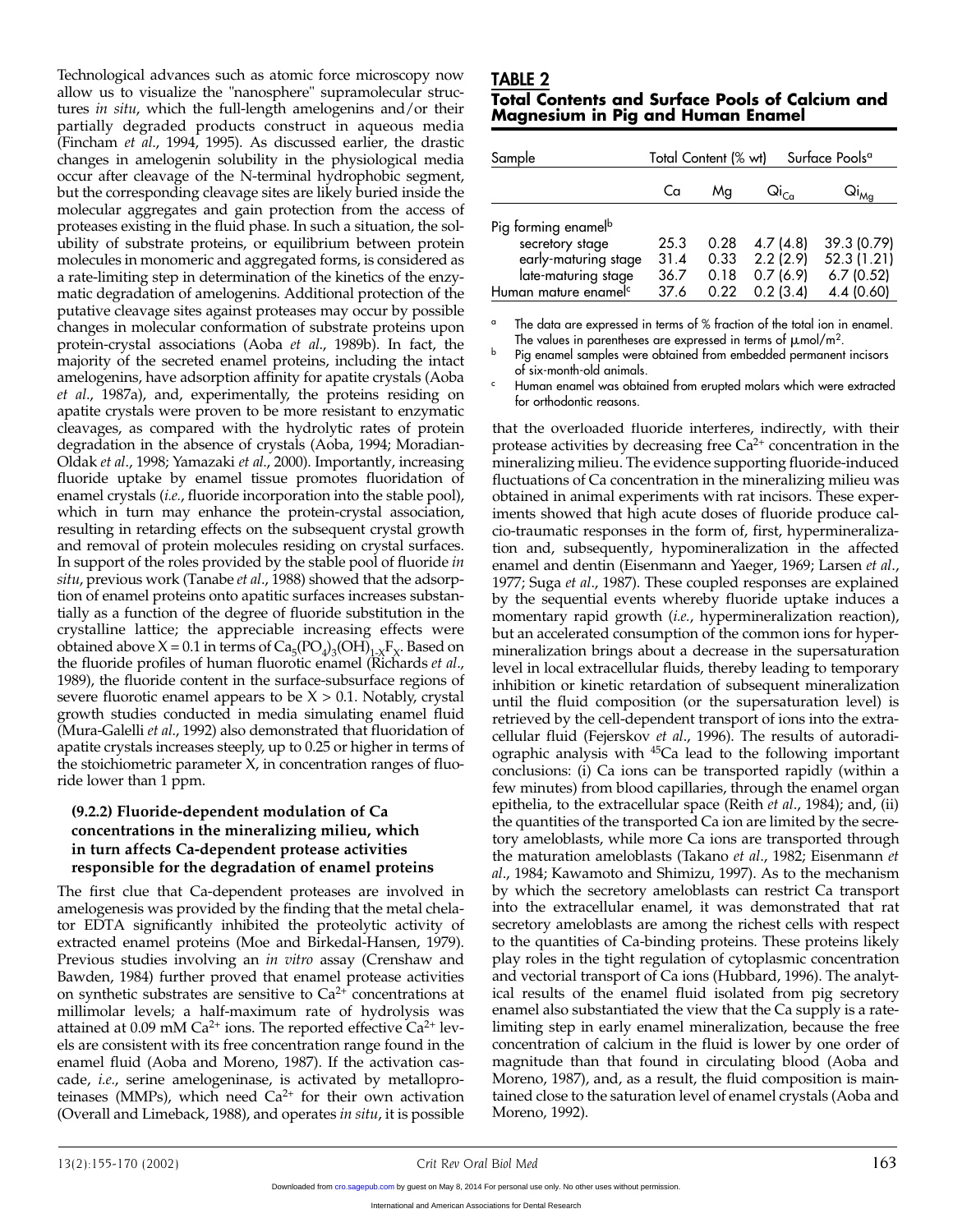

Figure 3. Schematic illustration of experimental set-up utilizing a diffusion chamber, which was developed to assimilate the *in situ* situation as depicted in Fig. 2. The reaction chamber was divided into two (exterior and interior) compartments (each 1.5 mL in volume) by an ultrafiltration membrane (Spectra/por 3, M.W. cut-off 3500). Hydroxyapatite seed crystals, with or without protein coating, were placed in the interior (lower) compartment, which was separated from the exterior compartment by an ultrafiltration membrane. The concentrations of the total PO<sub>4</sub> (3 mM) and NaCl (160 mM) as a background electrolyte were the same between the exterior and interior solutions. The pH value of both solutions was adjusted at  $7.3 \pm 0.2$ . Fluoride was added to the solution to yield concentrations of 0.05 to 1.0 ppm, as well as 0 ppm by no addition of NaF. The supersaturated solution contained 1 mM CaCl<sub>2</sub> and was delivered at constant rates in the exterior compartment. No calcium was added initially to the experimental solution placed in the interior compartment. In this set-up,  $Ca^{2+}$  ions were allowed to diffuse through the membrane into the interior compartment according to the concentration gradient.

In addition to cellular regulation as mentioned above, the regulatory mechanism of  $Ca^{2+}$  concentrations within the extracellular mineralizing sites also appears to depend on multiple kinetic and thermodynamic factors involved in enamel mineralization, such as the rate of Ca supply through the cell layers, the rate of Ca consumption for crystal growth, and the solubility of the precipitated solid (Fig. 2). Utilizing a simple crystal growth model as illustrated in Fig. 3, we tested the hypothesis that certain steady-state Ca levels are achieved when Ca supply through the cells (or an artificial dialysis membrane *in vitro*) is the rate-limiting step in the mineralizing system, and that fluoride yields substantial effects on the corresponding Ca level in its concentration-dependent manner (Aoba *et al*., 1995). Key considerations in the experimental design are: (a) the use of a supersaturated solution as predicted in the *in situ* fluid phase; (b) the inclusion of hydroxyapatite seeds with or without precoating by enamel proteins; and (c) the placement of a dialysis membrane to limit Ca flux from the external circulation into the reaction chamber. In practice, changes in the solution composition in the interior chamber, where seed crystals are placed, were monitored analytically as a function of time when the supersaturated solution was fed through the external chamber, which was separated by the membrane. The results obtained showed that: (i) in the absence of seed crystals, the Ca concentrations in either compartment became equal within reasonable equilibration time; but (ii) in the presence of seed crystals, the time course of concentration changes was almost similar, while the plateau levels of Ca concentration in the mineralizing solution stayed lower, in comparison with the level attained in the absence of seed crystals (Fig. 4). Furthermore, fluoride caused decreasing effects on the plateau levels of Ca concentration, depending on the fluoride concentrations added (Fig. 5). The resulting plateau level corresponds to the steady-state condition, which was determined by the difference between the rates of Ca supply and its consumption for precipitation. Since the rate of Ca supply (depending on the Ca concentration gradient between the exterior and interior chambers and the membrane properties) was initially maintained constant in all systems *in vitro*, it is pertinent to conclude that the steady-state levels of Ca concentration were determined primarily by the rate of Ca consumption for precipitation. Notably, the addition of fluoride at low concentrations induced reducing effects on the Ca level in the mineralizing milieu. Obviously, the observed reduction in the plateau level of Ca ion  $(10<sup>4</sup>$  molar range) cannot be explained by the formation of ion pairs between  $Ca^{2+}$  and F. The most reasonable interpretation for the fluoride-dependent decrease in the steady-state Ca levels is that the rates of Ca consumption for precipitation are highly sensitive to the increase in fluoride concentration in the range of 1 ppm or lower, and that the precipitation of fluoridated apatite crystals, which have lower solubilities (Moreno *et al.*, 1974), allows the Ca<sup>2+</sup> concentration in the medium in contact with the precipitated crystals to be retained at lower levels. These experimental results also support the concept that the Ca level in local mineralizing sites can be modulated without the disturbance in Ca concentration in the exterior circulation system, as has been proven for fluorotic enamel formation in animals and man. Also, it explains the elegant *in vitro* studies of the effect of fluoride on mineralization of tooth germs (Bronckers *et al*., 1984).

### *(10) Assessment of the Exchangeable Calcium Pool Located on the Forming Crystal Surface*

From the above consideration, it is evident that one of the key factors in both normal and fluorotic enamel formation is the quantities of free or labile Ca ions in the extracellular space. The previous studies with the use of a Ca-chelator, GBHA (glyoxal bis 2-hydroxyanil), demonstrated the appearance of periodic bands on the surface of maturation-stage enamel, indicative of cyclic variations in the amount of Ca ions in labile or loosely bound forms in the developing enamel (Smith *et al*., 1987; Takano *et al*., 1988). The reason why certain fractions of the transported Ca ions can stay in labile or loosely bound forms within the extracellular space is ascribed to the blocking effects of the growth sites by abundant matrix proteins which retard the incorporation of  $Ca^{2+}$  (and other ionic constituents) into the lattice positions. To date, however, analytical approaches (McKee *et al*., 1989) failed to provide quantitative information about the corresponding calcium pool or compositional changes associated with the cyclic zones during maturation enamel. Also, the use of radioisotope gives the uptake pattern of <sup>45</sup>Ca but does not allow us to differentiate the labile Ca pool from total Ca uptake, due to precipitation or isotopic exchange onto the existing crystals. For assessment of the Ca pool located on crystal surfaces (surface pool,  $Q_{C_a}$ ), an alternative approach is the use of the competitive adsorption model between Ca<sup>2+</sup> and Mg 2+ in solution for the same adsorption sites (Aoba *et al*., 1992a). For instance, our studies on the adsorption of  $Ca^{2+}$  and Mg<sup>2+</sup> onto forming pig enamel and mature human enamel showed that the values of  $Q_{Ca'}$ , which is expressed as a % frac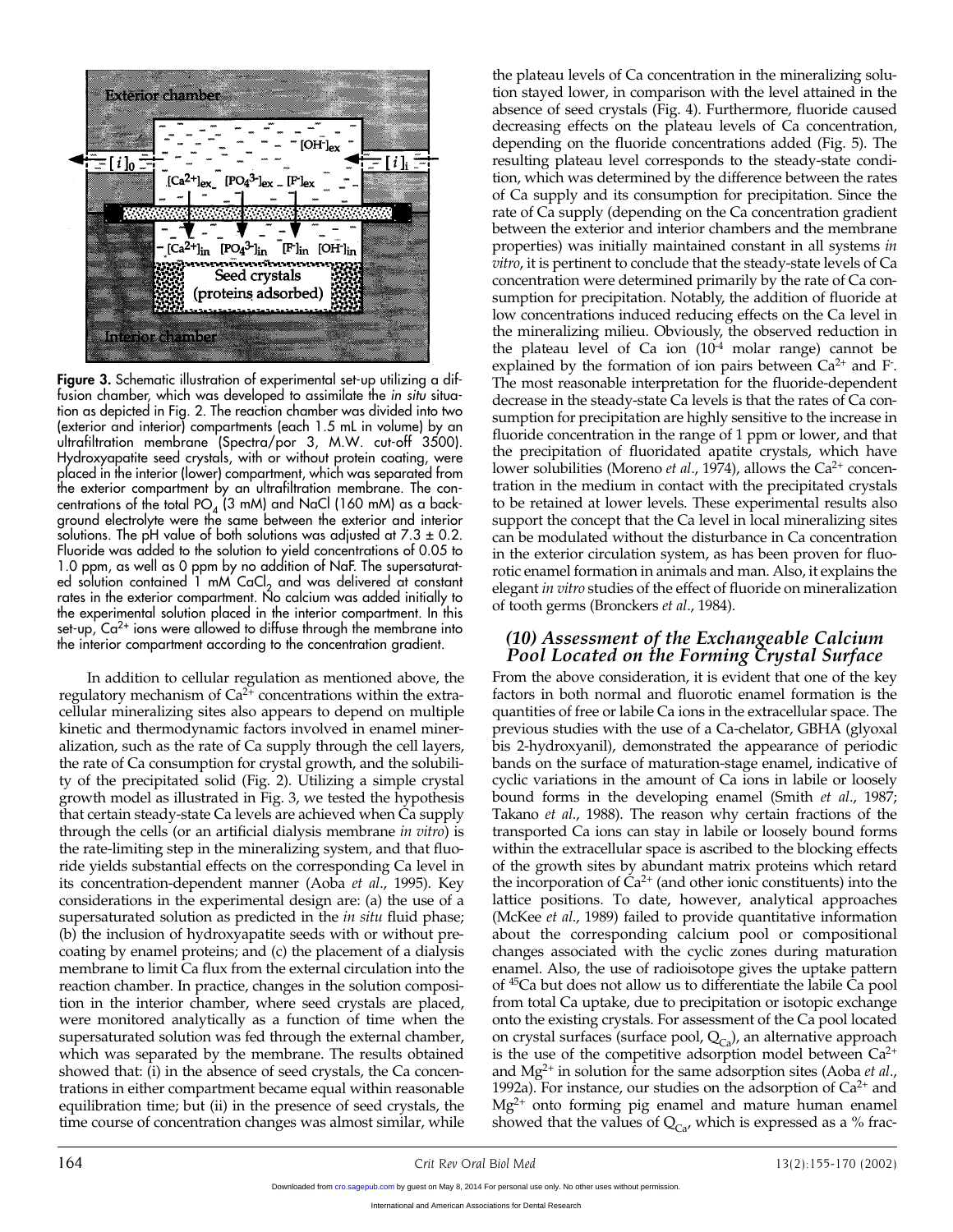tion of the total Ca, vary significantly with the nature of the enamel mineral, from a 4.7% maximum for the secretory enamel to 0.24% for the late-mature enamel (Aoba *et al*., 1999). The apparent decrease in  $Q_{Ca}$  as a function of enamel development cannot be simply explained by the growth of crystals, or by a reduction in the specific surface area. Indeed, a comparison on the basis of the densities of calcium *per* unit surface area (µmol/m<sup>2</sup>) shows stage-specific fluctuations,  $e.g.,$  the highest  $Q_{Ca}$ at the late-maturation stage. Regarding the state of Mg ions, the values of  $Q_{Mg}$  were found to be the highest at the early-maturation stage. The overall results are consistent with the previous findings, showing that the Mg incorporation becomes maximized with the massive removal of matrix proteins during the transitional stage (Kirkham *et al*., 1988), while the Ca transport, at accelerated rates, continues throughout the maturation stage. In the literature, much attention has been paid to a simultaneous increase in the levels of both magnesium and fluoride in the fluorotic enamel

(Robinson *et al*., 1995), despite the fact that the Mg ion is a strong inhibitor of apatite precipitation, in contrast to fluoride, which is a strong promoter. One may presume that this is due to the formation of magnesium phosphate/fluoride complexes (Robinson, 1997), but a more plausible explanation is that, if excess fluoride causes a reduction in the steady-state Ca concentration in the mineralizing milieu, adsorption of Mg ions for the competitive adsorption sites becomes more favorable, resulting in the increase of Mg content.

#### *(11) Maximizing Benefits and Avoiding Risks in the Use of Fluoride for Public Health*

Ever since the discovery of fluoride's potential as a caries-preventive measure, it has been an ultimate goal in public health dentistry to use fluoride to obtain a maximum caries-preventive effect while at the same time minimizing the risk for the development of dental fluorosis. Water fluoridation is by far the most cost-effective public health measure in caries prevention. It is particularly important to appreciate that, in populations worldwide, access to fluoride-containing toothpaste may be an economic burden of substantial magnitude. As long as it was believed that fluoride exerted its anti-cariogenic effect predominantly by becoming incorporated into the developing crystals of the dental hard tissues, it was obvious that fluoride had to be ingested during tooth formation, because it was believed that the incorporation of fluoride into the forming enamel would significantly reduce enamel solubility during an acid attack. Based on this paradigm, public health dentists argued that fluoride should be ingested during tooth formation. Therefore, early signs of dental fluorosis, which soon became considered as an undesirable side-effect of the beneficial use of fluoride in water, was regarded as merely a cosmetic problem. With today's knowledge about the mechanisms of fluoride action (Larsen, 1975; Fejerskov *et al*., 1981; Ten Cate and Featherstone, 1996), it is important to appreciate that, as fluoride exerts its predominant effect on the cyclic de- and remineralization processes which take place at the tooth/oral fluid interface, it is possible for maximum caries protection to be obtained without the ingestion of fluorides to any



**Figure 4.** Changes in Ca concentration ([Ca]<sub>in</sub>) in the solution surrounding the seed crystals as a function of time after delivery of the supersaturated solution. Following the Ca transport along the concentration gradient between the exterior and interior compartments ([Ca]<sub>ex</sub> > [Ca]<sub>in</sub>), a plateau of the [Ca]<sub>in</sub> was attained after 12 hrs of equilibration.<br>— The plateau levels, [Ca] s , are markedly lowered by the presence of seed crystals and the addition of fluoride.

significant extent. Thereby, prevalence and severity of dental fluorosis as a result of caries-preventive programs can certainly be kept at very low levels in all populations today (Clarkson *et al*., 1996). Dental caries is still a major problem worldwide (Fejerskov and Baelum, 1998), although caries prevalence and severity have dramatically decreased in child populations throughout the world, as already discussed in many reviews (Glass, 1982; von der Fehr and Schwarz, 1994). However, it should be noted that dental caries is not a disease of childhood only, but is a lifelong disease process, and as such, caries incidence remains fairly stable in any population with increasing age (Luan *et al*., 2000). Moreover, in recent years, it has become



**Figure 5.** Plots of the steady-state Ca concentration ([Ca]<sub>s</sub>), which was determined analytically after 30 hrs of equilibration in systems with various fluoride concentrations ([F] $_{\rm ex}$ ). The [Ca] $_{\rm s}$  decreased almost linearly when [F]<sub>ex</sub> was increased in both systems with and without pro-<br>tein coatings of the seed crystals. In both systems, increasing the fluoride concentration resulted in the retention of [Ca], at lower levels.<br>-The data with deviation bars were obtained from triplicate experiments, while the data without the bars were obtained from duplicate experiments. Note that enamel proteins substantially modified the [Ca] s , by reducing the Ca consumption for precipitation.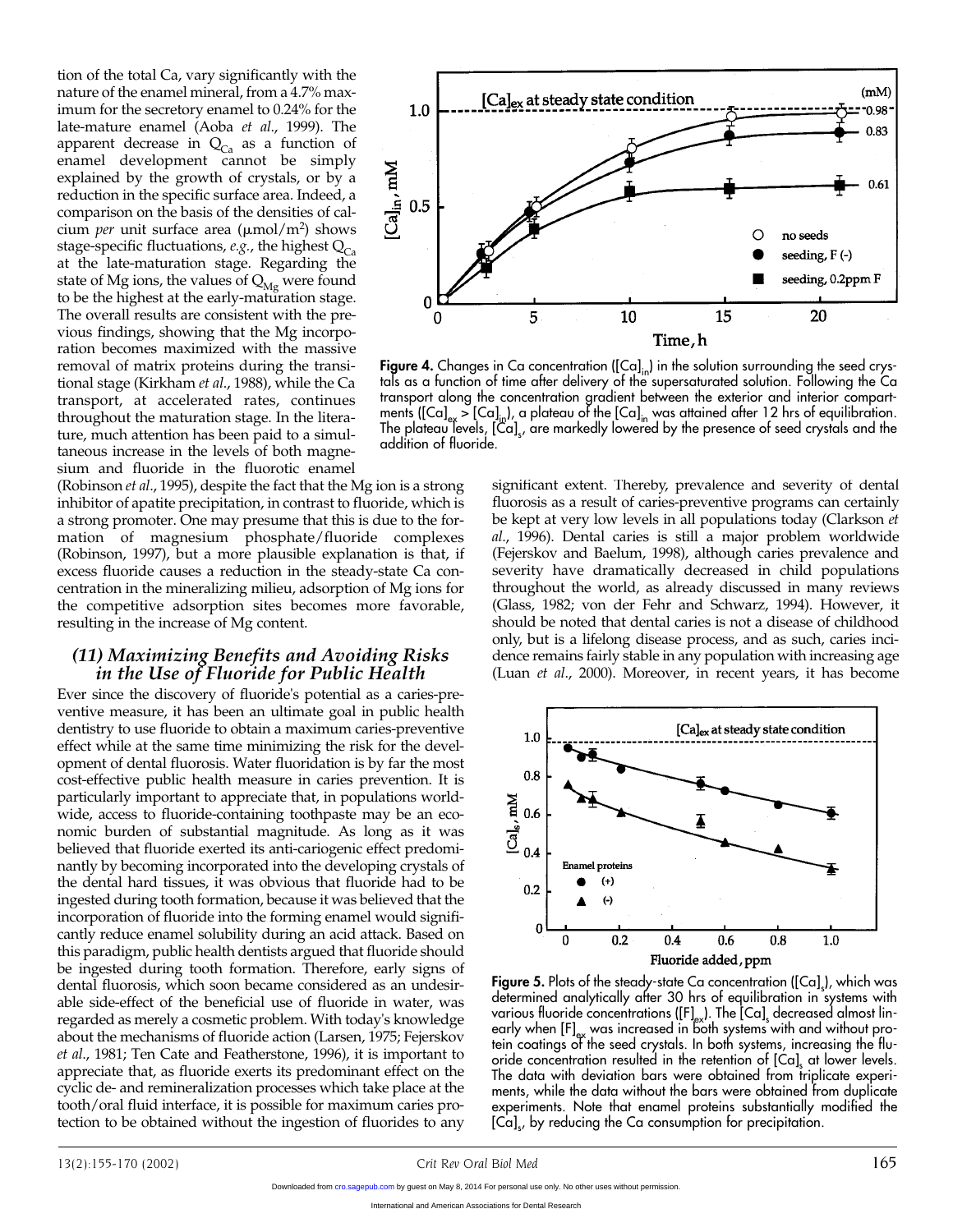apparent that dental caries is still the predominant cause of tooth loss in all populations, and in a modern concept on dental caries (Fejerskov, 1997), it can be fully understood why fluoride, therefore, has to be made available in slightly elevated concentrations in the oral fluids lifelong, to exert its maximum effect on caries lesion development. Fluoride does not, in a true sense, prevent dental caries but rather controls the rate of lesion progression. This has been convincingly demonstrated in studies where the caries-preventive effect of school-based programs with fluoride mouthrinsing or toothbrushing has been studied long after cessation of the programs (Haugejorden *et al*., 1990). These observations are very important, since they highlight the necessity for substantial improvement in our understanding and knowledge about how caries control can be optimized by means of fluorides. There is thus a strong need for sophisticated studies on the association between water fluoride levels and caries experience in large populations of contemporary children. Moreover, detailed studies of the effect of fluoride on carious dissolution *in vivo* under controlled conditions are needed. For example, recently published studies on the effects of fluoridated toothpaste and plaque removal on the development of root-surface caries have showed effects on mineral distribution within exposed root surfaces which cannot be immediately understood (Nyvad *et al*., 1997). Fluoride is still the only agent which has a strong effect on dental caries, and therefore, research efforts should be maximized for a better understanding of how fluoride affects biomineralization processes, both in the oral environment and specially in mineralizing tissues during development.

## *(12) Concluding Remarks*

Enamel fluorosis is caused by the long-term ingestion of fluoride during tooth development. Even low fluoride intake (about 0.03  $\mu$ g/kg bw) will result in a certain, although low, level of fluorosis in a population. The dose-response relationship is clearly linear, and there is no critical threshold for fluoride intake below which the effect on dental enamel will not be manifest. It is now established that the pathogenic effects of fluoride are not likely due to effects on cellular metabolism and/or systemic metabolism, but rather are due to local effects on the mineralizing environment. In both epidemiological studies of human dentition and experimental studies with animal models, fluoride has been shown to affect predominantly the maturation stage of enamel formation, but analysis of the experimental data also indicates that the severity of enamel fluorosis is related to the dose and the duration of exposure to fluoride. So continuous intake of excess fluoride during and after the secretory stage increases the risks. There is currently no direct proof that fluoride at micromolar levels affects the proliferation and differentiation of enamel organ cells. Importantly, the effects of fluoride on the extracellular events during enamel formation, as well as the cariostatic functions of fluoride, are mostly interpretable on the basis of physico-chemical principles, *i.e.*, increasing the driving force for precipitation of calcium apatites in a free ionic form in fluid phase, stabilizing apatite crystals when the ion is incorporated, and enhancing adsorption affinity of proteins (*e.g.*, enamel matrix proteins or salivary proteins) on the resulting fluoridated enamel crystals. It is likely that fluoride exerts its pathogenic role through alteration of Ca<sup>2+</sup> activities and thereby activities of Ca-dependent proteases in the fluid surrounding protein-crystal conglomerates in extracellular space, resulting in a delay or arrest of protein degradation and removal from maturing enamel. Certainly, more molecules, currently remaining unidentified, participate in normal enamel formation and in the pathogenesis of enamel fluorosis. Fluoride also affects dentin mineralization throughout life. A recent report (Milan *et al*., 2001) showed that fluoride in the concentration range of  $10^2$  to  $10^-$ <sup>8</sup> M affects casein kinase II and alkaline phosphatase in relation to the decreased phosphorylation observed in dentin phosphoprotein from fluorotic dentin, but much still remains to be elucidated about fluoride's effects on dentin and cementum mineralization. Therefore, an increased understanding of how fluoride affects dental tissues and the biology and chemistry of odontogenesis and cariogenesis is greatly needed before improved guidelines for more cost-effective disease control can be formulated.

# *Acknowledgments*

*This work was supported in part by Grants-in-Aid for Scientific Research (#07457434, #10470385, #13307052) from the Ministry of Education, Science and Culture of Japan. We greatly thank all colleagues for their contributions to the work cited in this review. The authors also thank Dr. Kaori Sato for her valuable help in preparing the manuscript.*

## **REFERENCES**

- Andersen L, Richards A, Care AD, Kerzel-Andersen HM, Kragstrup J, Fejerskov O (1986). Parathyroid glands, calcium, and vitamin D in experimental fluorosis in pigs. *Calcif Tissue Int* 38:222-226.
- Angmar-Månsson B, Whitford GM (1982). Plasma fluoride levels and enamel fluorosis in the rat. *Caries Res* 16:334-339.
- Angmar-Månsson B, Whitford GM (1984). Enamel fluorosis related to plasma F levels in the rat. *Caries Res* 18:25-32.
- Aoba T (1994). Strategies for improving the assessment of dental fluorosis: focus on chemical and biochemical aspects. *Adv Dent Res* 8:66-74.
- Aoba T (1996). Recent observations on enamel crystal formation during mammalian amelogenesis. *Anat Rec* 245:208-218.
- Aoba T (1997). The effect of fluoride on apatite structure and growth. *Crit Rev Oral Biol Med* 8:136-153.
- Aoba T, Moreno EC (1987). The enamel fluid in the early secretory stage of porcine amelogenesis. Chemical composition and saturation with respect to enamel mineral. *Calcif Tissue Int* 41:86-94.
- Aoba T, Moreno EC (1992). Changes in the solubility of enamel mineral at various stages of porcine amelogenesis. *Calcif Tissue Int* 50:266-272.
- Aoba T, Fukae M, Tanabe T, Shimizu M, Moreno EC (1987a). Selective adsorption of porcine amelogenins onto hydroxyapatite and their inhibitory activity on seeded crystal growth of hydroxyapatite. *Calcif Tissue Int* 41:281-289.
- Aoba T, Tanabe T, Moreno EC (1987b). Function of amelogenins in porcine enamel mineralization during the secretory stage of amelogenesis. *Adv Dent Res* 1:252-260.
- Aoba T, Tanabe T, Moreno EC (1987c). Proteins in the enamel fluid of immature porcine teeth. *J Dent Res* 66:1721-1726.
- Aoba T, Collins J, Moreno EC (1989a). Possible function of matrix proteins in fluoride incorporation into enamel mineral during porcine amelogenesis. *J Dent Res* 68:1162-1168.
- Aoba T, Moreno EC, Kresak M, Tanabe T (1989b). Possible roles of partial sequences at N- and C-termini of amelogenin in proteinenamel mineral interaction. *J Dent Res* 68:1331-1336.
- Aoba T, Kawano K, Moreno EC (1990a). Molecular conformation of porcine amelogenins and its significance in protein-mineral interaction: 1H-NMR photo-CIDNP study. *J Biol Buccale* 18:189-194.
- Aoba T, Moreno EC, Tanabe T, Fukae M (1990b). Effects of fluoride on matrix proteins and their properties in rat secretory enamel. *J Dent Res* 69:1248-1255.
- Aoba T, Shimoda S, Akita H, Holmberg C, Taubman MA (1991).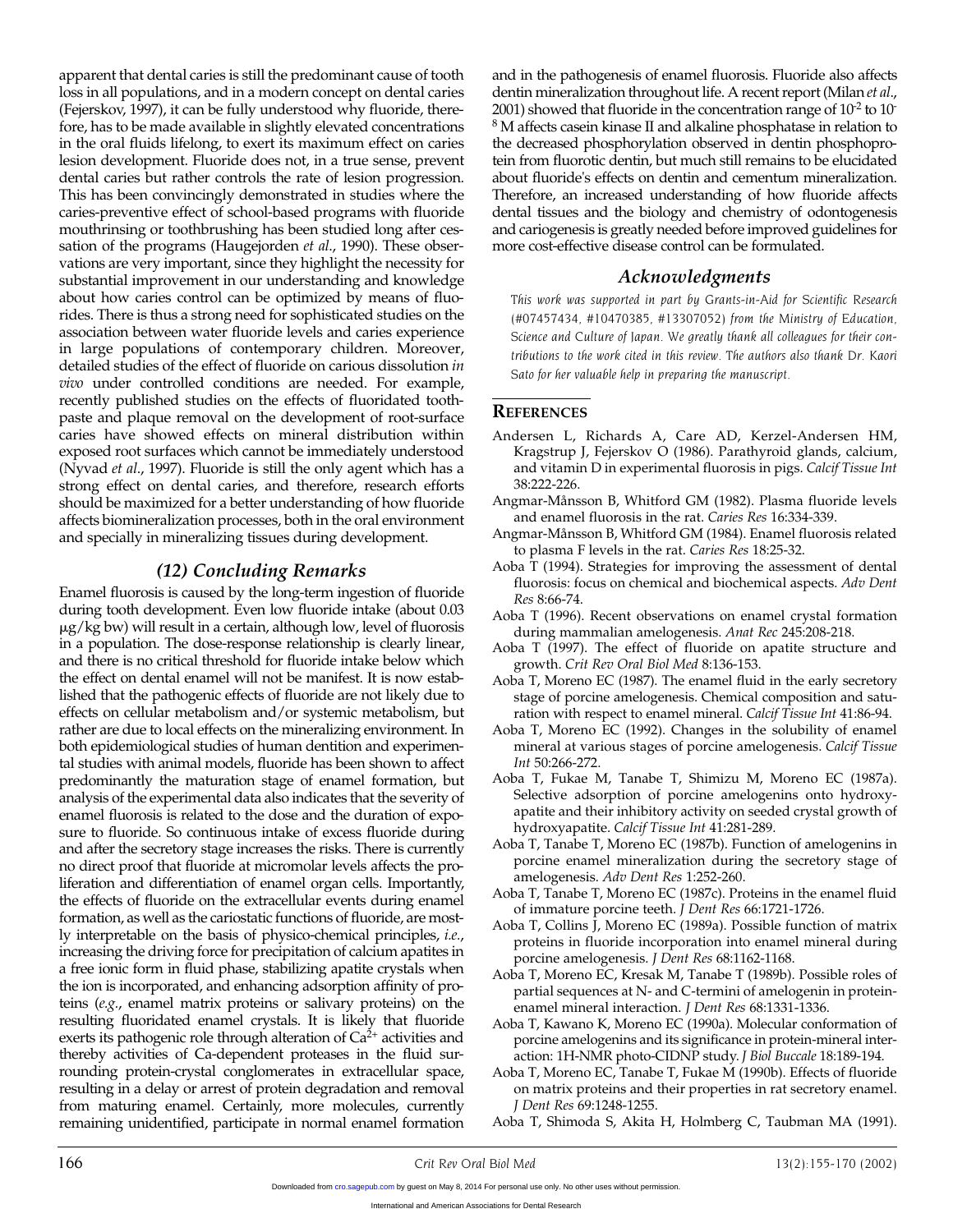Anti-peptide antibodies reactive with epitopic domains of porcine amelogenins at the C-terminus. *Arch Oral Biol* 37:249-255.

- Aoba T, Moreno EC, Shimoda S (1992a). Competitive adsorption of magnesium and calcium ions onto synthetic and biological apatites. *Calcif Tissue Int* 51:143-150.
- Aoba T, Shimoda S, Shimokawa H, Inage T (1992b). Common epitopes of mammalian amelogenins at the C-terminus and possible functional roles of the corresponding domain in enamel mineralization. *Calcif Tissue Int* 51:85-91.
- Aoba T, Taya Y, Sato A, Shimada T, Mura-Galelli MJ (1995). Mechanistic understanding of enamel mineralization under fluoride regime. *Connect Tissue Res* 33:145-149.
- Aoba T, Komatsu H, Shimazu Y, Yagishita H, Taya Y (1998). Enamel mineralization and an initial crystalline phase. *Connect Tissue Res* 38:129-137.
- Aoba T, Ohkubo S, Sato K, Yagishita H (1999). Two discrete environments of calcium on the surface of enamel and synthetic apatites. *Jpn J Oral Biol* 41:53-60.
- Baelum V, Manji F, Fejerskov O (1986). Posteruptive tooth age and severity of dental fluorosis in Kenya. *Scand J Dent Res* 94:405-410.
- Banting DW (1999). International fluoride supplement recommendations. *Community Dent Oral Epidemiol* 27:57-61.
- Bårdsen A (1999). "Risk periods" associated with the development of dental fluorosis in maxillary permanent central incisors: a meta-analysis. *Acta Odontol Scand* 57:247-256.
- Bartlett JD, Simmer JP (1999). Proteinases in developing dental enamel. *Crit Rev Oral Biol Med* 10:425-441.
- Bartlett JD, Simmer JP, Xue J, Margolis HC, Moreno EC (1996). Molecular cloning and mRNA tissue distribution of a novel matrix metalloproteinase isolated from porcine enamel organ. *Gene* 183:123-128.
- Bartlett JD, Ryu OH, Xue J, Simmer JP, Margolis HC (1998). Enamelysin mRNA displays a developmentally defined pattern of expression and encodes a protein which degrades amelogenin. *Connect Tissue Res* 39:101-109.
- Bawden JW, Crenshaw MA (1984). Effect of inhibition of net calcium uptake on net fluoride uptake in developing rat molars. *J Dent Res* 63:642-645.
- Bawden JW, Deaton TG, Crenshaw MA (1982). Role of the enamel organ in limiting fluoride uptake during the maturation phase of enamel development. *J Dent Res* 61:506-509.
- Bawden JW, Deaton TG, Crenshaw MA (1987). Diffusion of fluoride through the rat enamel organ *in vitro*. *J Dent Res* 66:1360-1363.
- Bawden JW, Crenshaw MA, Wright JT, LeGeros RZ (1995). Consideration of possible biologic mechanisms of fluorosis. *J Dent Res* 74:1349-1352.
- Bratthall D, Petersson H, Sundberg H (1996). Reasons for the caries decline: what do the experts believe? *Eur J Oral Sci* 104:416-422.
- Bronckers ALJJ, Jansen LL, Wöltgens JHM (1984). Long-term (8 days) effects of exposure to low concentrations of fluoride on enamel formation in hamster tooth-germs in organ culture in vitro. *Arch Oral Biol* 29:811-819.
- Brookes SJ, Bonass WA, Kirkham J, Robinson C (1994). The human amelogenin C-terminal sequence is completely homologous to the C-terminal sequence of amelogenin in all species so far studied. *J Dent Res* 73:716-717.
- Brookes SJ, Robinson C, Kirkham J, Bonass WA (1995). Biochemistry and molecular biology of amelogenin proteins of developing dental enamel. *Arch Oral Biol* 40:1-14.
- Brown WE, Eidelman N, Tomzaic BB (1987). Octacalcium phosphate as a precursor in biomineral formation. *Adv Dent Res* 1:306-313.
- Burt BA, Keels MA, Heller KE (2000). The effects of a break in water fluoridation on the development of dental caries and fluorosis. *J Dent Res* 79:761-769.
- Caverzasio J, Palmer G, Bonjour JP (1998). Fluoride: mode of action. *Bone* 22:585-589.
- Clarkson BH, Fejerskov O, Ekstrand J, Burt BA (1996). Rational use of fluorides in caries control. In: Fluoride in dentistry. Fejerskov O, Ekstrand J, Burt BA, editors. Copenhagen: Munksgaard, pp. 347-357.
- Creath CJ, Eick JD, Hicks EP (1989). Effects of systemic fluoride on rat molar morphology. Stereophotogrammetric analysis. *Caries Res* 23:26-31.
- Crenshaw MA, Bawden JW (1984). Proteolytic activity in embryonic secretory enamel. In: Proceedings, tooth enamel IV. May 24- 27, 1984, Odawara, Japan. Fearnhead RW, Suga S, editors. Amsterdam: Elsevier, pp. 109-113.
- Cutress TW, Suckling GW (1990). Differential diagnosis of dental fluorosis. *J Dent Res* 69(Spec Iss):714-720.
- Dean HT (1934). Classification of mottled enamel diagnosis. *J Am Dent Assoc* 21:1421-1426.
- Dean HT (1942). The investigation of physiological effects by the epidemiologic methods. In: Fluorine and dental health. Moulton FR, editor. Washington: American Association for the Advancement of Science, pp. 23-31.
- Dean HT, Elvovo E (1935). Studies on the minimal threshold of the dental signs of chronic endemic fluorosis (mottled enamel). *Pub Health Rep* 50:1719-1729.
- DenBesten PK (1986). Effects of fluoride on protein secretion and removal during enamel development in the rat. *J Dent Res* 65:1272-1277.
- DenBesten PK (1999). Biological mechanisms of dental fluorosis relevant to the use of fluoride supplements. *Community Dent Oral Epidemiol* 27:41-47.
- DenBesten PK, Crenshaw MA (1984). The effects of chronic high fluoride levels on forming enamel in the rat. *Arch Oral Biol* 29:675-679.
- DenBesten PK, Heffernan LM (1989a). Separation by polyacrylamide gel electrophoresis of multiple proteases in rat and bovine enamel. *Arch Oral Biol* 34:399-404.
- DenBesten PK, Heffernan LM (1989b). Enamel proteases in secretory and maturation enamel of rats ingesting 0 and 100 ppm fluoride in drinking water. *Adv Dent Res* 3:199-202.
- DenBesten PK, Crenshaw MA, Wilson MH (1985). Changes in the fluoride-induced modulation of maturation stage ameloblasts of rats. *J Dent Res* 64:1365-1370.
- Eastoe JE, Fejerskov O (1984). Composition of mature enamel proteins from fluorosed teeth. In: Proceedings, tooth enamel IV. May 24-27, 1984, Odawara, Japan. Fearnhead RW, Suga S, editors. Amsterdam: Elsevier, pp. 326-330.
- Eisenmann DR, Yaeger JA (1972). In vitro mineralization of hypomineralized dentin induced by strontium and fluoride. *Arch Oral Biol* 17:987-999.
- Eisenmann DR, Ashrafi S, Zaki AE (1984). Calcium distribution in freeze-dried enamel organ tissue during normal and altered enamel mineralization. *Calcif Tissue Int* 36:596-603.
- Ekstrand J (1996). Fluoride metabolism. In: Fluoride in dentistry. Fejerskov O, Ekstrand J, Burt BA, editors. Copenhagen: Munksgaard, pp. 55-68.
- Elliott JC (1994). Structure and chemistry of the apatites and other calcium orthophosphates. In: Studies in inorganic chemistry. Vol. 18. Amsterdam: Elsevier.
- Evans RW, Stamm JW (1991a). Dental fluorosis following downward adjustment of fluoride in drinking water. *J Public Health Dent* 51:91-98.
- Evans RW, Stamm JW (1991b). An epidemiologic estimate of the critical period during which human maxillary central incisors are most susceptible to fluorosis. *J Public Health Dent* 51:251-259.
- Farley JR, Wergedal JE, Baylink DJ (1983). Fluoride directly stimu-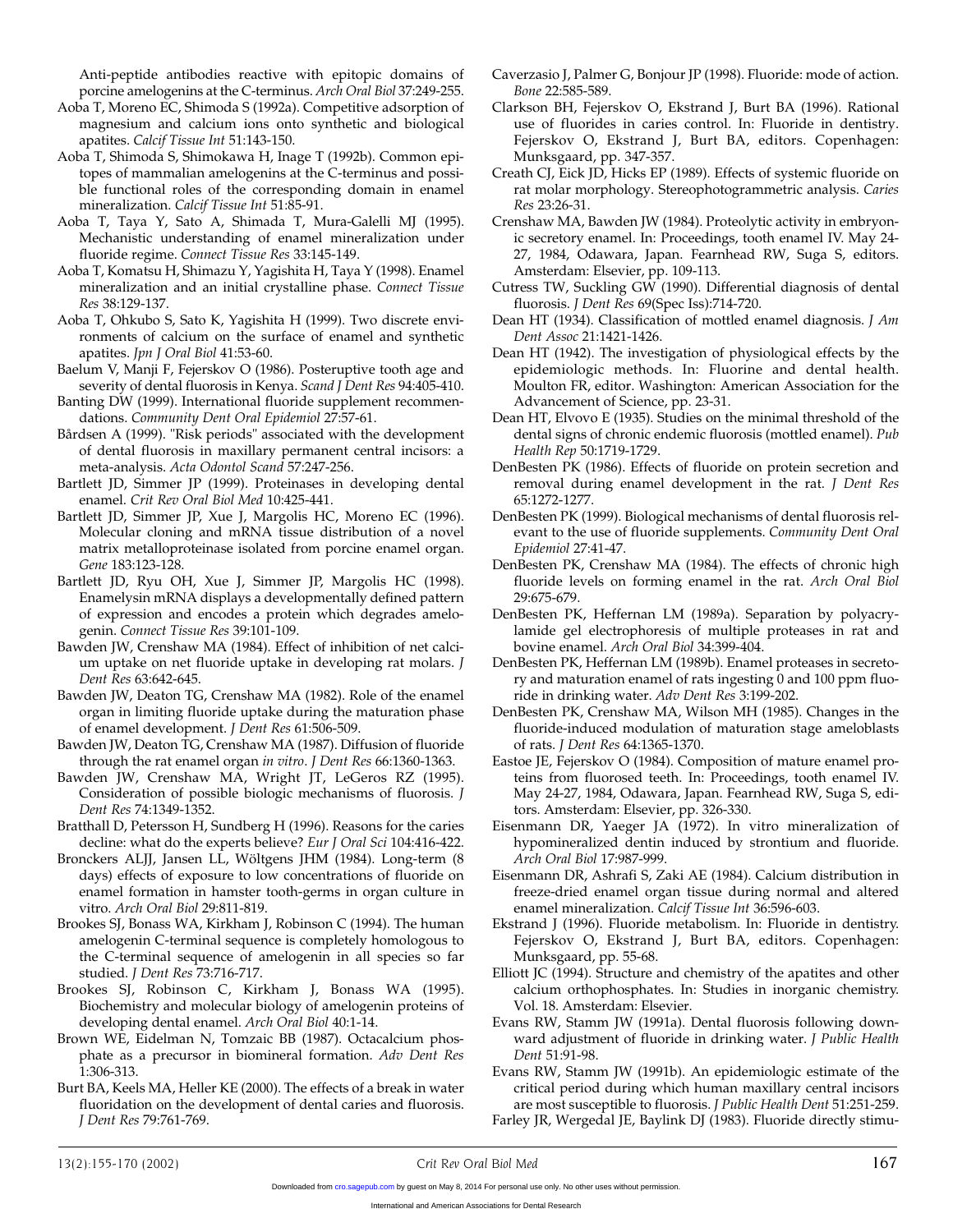lates proliferation and ALP activity of bone forming cells. *Science* 222:330-332.

Fejerskov O (1997). Concepts of dental caries and their consequences for understanding the disease. *Community Dent Oral Epidemiol* 25:5-12.

Fejerskov O, Baelum V (1998). Changes in prevalence and incidence of the major oral diseases. In: Oral biology at the turn of the century. Truth, misconcepts and challenges. Guggenheim B, Shapiro H, editors. Zürich: Karger, pp. 1-9.

Fejerskov O, Johnson NW, Silverstone LM (1974). The ultrastructure of fluorosed human dental enamel. *Scand J Dent Res* 82:357-372.

Fejerskov O, Silverstone LM , Melsen B, Mollar IJ (1975). The histological features of fluorosed human dental enamel. *Caries Res* 9:190-209.

Fejerskov O, Thylstrup A, Larsen MJ (1977). Clinical and structural features and possible pathogenic mechanisms of dental fluorosis. *Scand J Dent Res* 85:510-534.

Fejerskov O, Thylstrup A, Larsen MJ (1981). Rational use of fluorides in caries prevention. *Acta Odontol Scand* 39:241-249.

Fejerskov O, Manji F, Baelum V, Moller IJ (1988). Dental fluorosis. A handbook for health workers. Copenhagen: Munksgaard.

Fejerskov O, Manji F, Baelum V (1990). The nature and mechanism of dental fluorosis in man. *J Dent Res* 69:692-700.

Fejerskov O, Yanagisawa T, Tohda H, Larsen MJ, Josephsen KAJ, Mosha H (1991). Posteruptive changes in human dental fluorosis—a histological and ultrastructural study. *Proc Finn Dent Soc* 87:607-619.

Fejerskov O, Larsen MJ, Richards A, Baelum V (1994). Dental tissue effects of fluoride. *Adv Dent Res* 8:15-31.

Fejerskov O, Richards A, DenBesten PK (1996). The effect of fluoride on tooth mineralization. In: Fluoride in dentistry. 2nd ed. Fejerskov O, Ekstrand J, Burt BA, editors. Copenhagen: Munksgaard, pp. 112-152.

Fincham AG, Moradian-Oldak J, Simmer JP, Sarte P, Lau EC, Diekwisch T, *et al*. (1994). Self-assembly of a recombinant amelogenin protein generates supramolecular structures. *J Struct Biol* 112:103-109.

Fincham AG, Moradian-Oldak J, Diekwisch TGH, Lyaruu DM, Wright JT, Bringas P Jr (1995). Evidence for amelogenin "nanospheres" as functional components of secretory-stage enamel matrix. *J Struct Biol* 115:50-59.

Fincham AG, Moradian-Oldak J, Simmer JP (1999). The structural biology of the developing dental enamel matrix. *J Struct Biol* 126:270-299.

Fukae M, Tanabe T, Uchida T, Lee SK, Ryu OH, Murakami C, *et al*. (1998). Enamelysin (matrix metalloproteinase-20): localization in the developing tooth and effects of pH and calcium on amelogenin hydrolysis. *J Dent Res* 77:1580-1588.

Gerlach RF, Souza AP, Cury JA, Line SRP (2000). Fluoride effect on the activity of enamel matrix proteinases in vitro. *Eur J Oral Sci* 108:48-53.

Glass RL (1982). Secular changes in caries prevalence in two Massachusetts towns. *J Dent Res* 61(Spec Iss):1352-1355.

Hallsworth AS, Weatherell JA (1969). The micro-distribution, uptake and loss of fluoride in human enamel. *Caries Res* 3:109-118.

Haugejorden O, Lervik T, Birkeland JM, Jorkjend L (1990). An 11 year follow-up study of dental caries after discontinuation of school-based fluoride programs. *Acta Odontol Scand* 48:257-263.

Hodge HC, Smith FA (1965). Fluoride chemistry. Chapter 4. Simons JH, editor. Orlando, FL: Academic Press.

Horowitz HS, Driscoll WS, Meyers RJ, Heifetz SB, Kingman A (1984). A new method for assessing the prevalence of dental fluorosis the tooth surface index of fluorosis. *J Am Dent Assoc* 109:37-41.

Hu JCC, Ryu OH, Chen JJ, Uchida T, Wakida K, Murakami C, *et al*. (2000). Localization of EMSP1 expression during tooth formation and cloning of mouse cDNA. *J Dent Res* 79:70-76.

Hubbard MJ (1996). Abundant calcium homeostasis machinery in rat dental enamel cells–up-regulation of calcium store proteins during enamel mineralization implicates the endoplasmic reticulum in calcium transcytosis. *Eur J Biochem* 239:611-623.

Iijima M, Tohda H, Moriwaki Y (1992a). Growth and structure of lamellar mixed crystals of octacalcium phosphate and apatite in a model system of enamel formation. *J Cryst Growth* 116:319-326.

Iijima M, Tohda H, Suzuki H, Yanagisawa T, Moriwaki Y (1992b). Effects of F- on apatite-octacalcium phosphate intergrowth and crystal morphology in a model system of tooth enamel formation. *Calcif Tissue Int* 50:357-361.

Ishii T, Suckling G (1986). The appearance of tooth enamel in children ingesting water with a high fluoride content for a limited period during early tooth development. *J Dent Res* 65:947-977.

Jackson RD, Kelly SA, Katz B, Brizendine E, Stookey GK (1999). Dental fluorosis in children residing in communities with different water fluoride levels: 33-month follow-up. *Pediatric Dent* 21:248-254.

Johnsson MSA, Nancollas GH (1992). The role of brushite and octacalcium phosphate in apatite formation. *Crit Rev Oral Biol Med* 3:61-82.

Josephsen K, Fejerskov O (1977). Ameloblast modulation in the maturation zone of the rat incisor enamel organ. A light and electron microscopy study. *J Anat* (*Lond*) 124:45-70.

Kaminsky LS, Mahoney MC, Leach J, Melius J, Miller MJ (1990). Fluoride: benefits and risks of exposure. *Crit Rev Oral Biol Med* 1:261-281.

Kawamoto T, Shimizu M (1997). Pathway and speed of calcium movement from blood to mineralizing enamel. *J Histochem Cytochem* 45:213-230.

Kierdorf U, Kierdorf H, Sedlacek F, Fejerskov O (1996). Structural changes in fluorosed dental enamel of red deer (*Cervus elaphus L*) from a region with severe environmental pollution by fluorides. *J Anat* 188:183-195.

Kirkham J, Robinson C, Weatherell JA, Richards A, Fejerskov O, Josephsen K (1988). Maturation in developing permanent porcine enamel. *J Dent Res* 67:1156-1160.

Kleerekoper M, Mendlovic DB (1993). Sodium fluoride therapy of postmenopausal osteoporosis. *Endocrine Rev* 14:312-323.

Kruger BJ (1967). Histological effects of fluoride and molybdenum on developing dental tissues. *Aust Dent J* 12:54-60.

Larsen MJ (1975). Enamel solubility caries and erosions (thesis). Aarhus: Royal Dental College.

Larsen MJ, Fejerskov O, Josephsen K, Hammarström L (1977). The action of acute doses of fluoride on serum calcium level in relation to dental hard tissue formation in rats. *Calcif Tissue Res* 22:454-457.

Larsen MJ, Richards A, Fejerskov O (1985). Development of dental fluorosis according to age at start of fluoride administration. *Caries Res* 19:519-527.

Larsen MJ, Kirkegaard E, Poulsen S, Fejerskov O (1986). Enamel fluoride, dental fluorosis and dental caries among immigrants to and permanent residents of five Danish fluoride areas. *Caries Res* 20:349-355.

Lau EC, Bessem CC, Slavkin HC, Zeichner-David M, Snead ML (1987). Amelogenin antigenic domain defined by clonal epitope selection. *Calcif Tissue Int* 40:231-237.

Lau WKH, Baylink DJ (1998). Molecular mechanism of action of fluoride on bone cells. *J Bone Miner Res* 13:1660-1667.

Luan W-M, Baelum V, Fejerskov O, Chen X (2000). Ten-year incidence of dental caries in adult and elderly Chinese. *Caries Res* 34:205-213.

Lussi A, Fridell RA, Crenshaw MA, Bawden JW (1988). Absence of *in vitro* fluoride-binding by the organic matrix of developing bovine enamel. *Arch Oral Biol* 33:531-533.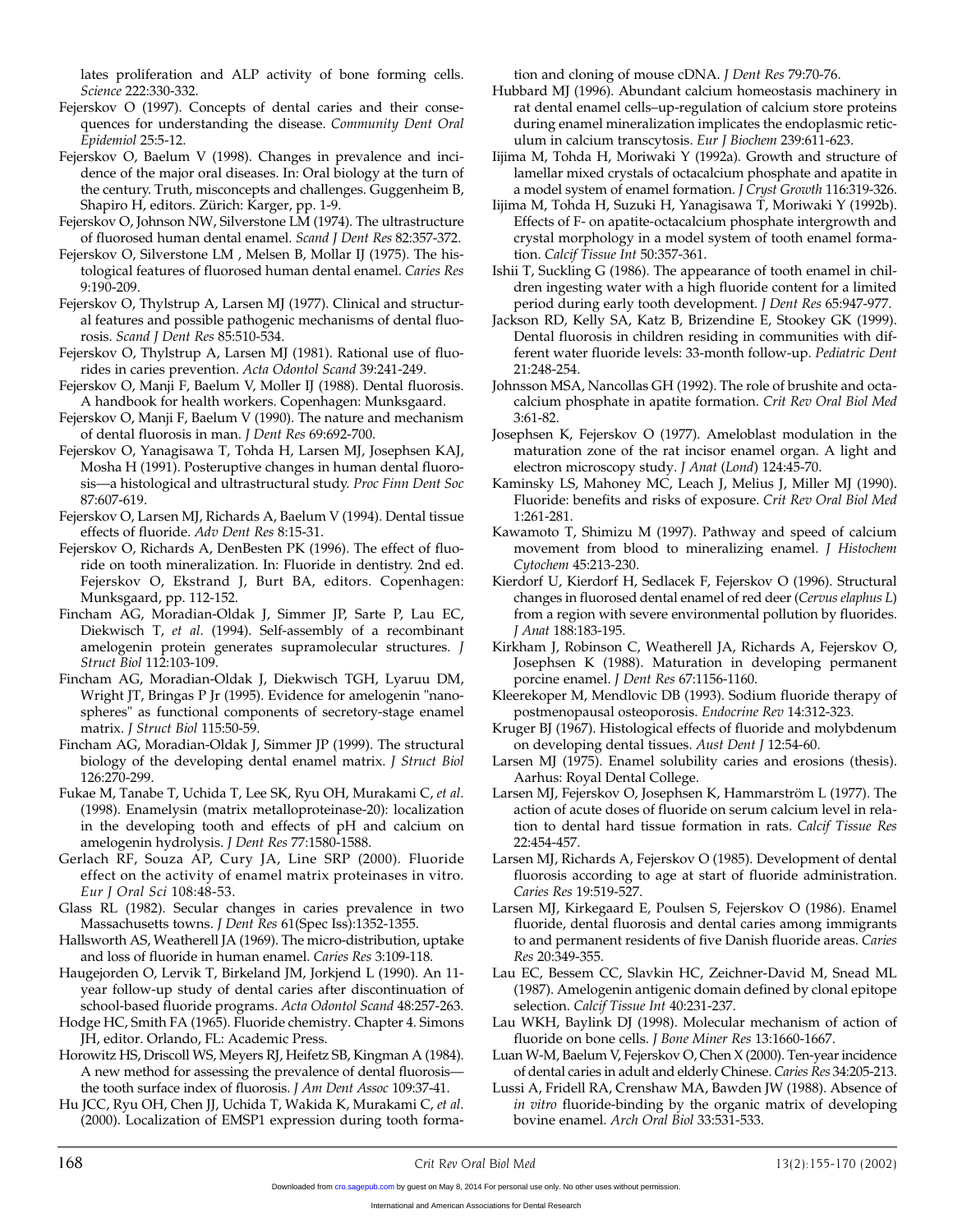- Manji F, Baelum V, Fejerskov O (1986a). Dental fluorosis in an area of Kenya with 2 ppm fluoride in the drinking water. *J Dent Res* 65:659-662.
- Manji F, Baelum V, Fejerskov O, Gemert W (1986b). Enamel changes in two low-fluoride areas of Kenya. *Caries Res* 20:371-380.
- Margolis HC, Moreno EC (1990). Physicochemical perspectives on the cariostatic mechanisms of systemic and topical fluorides. *J Dent Res* 69(Spec Iss):606-613.
- Marthaler TH (1990). Caries status in Europe and predictions of fluoride trends. *Caries Res* 24:387-396.
- Matsuo S, Kiyomiya K, Kurebe M (1998). Mechanism of toxic action of fluoride in dental fluorosis: whether trimeric G proteins participate in the disturbance of intracellular transport of secretory ameloblast exposed to fluoride. *Arch Toxicol* 72:798-806.
- McKee MD, Martin JR, Landis WJ (1989). Biophysical analyses of sequential bands of enamel related to ruffle-ended and smoothended maturation ameloblasts. *J Dent Res* 68:101-106.
- Miake Y, Shimoda S, Fukae M, Aoba T (1993). Epitaxial overgrowth of apatite crystals on the thin-ribbon precursor at early stages of porcine enamel mineralization. *Calcif Tissue Int* 53:257-261.
- Milan AM, Waddington RJ, Embery G (2001). Fluoride alters casein kinase II and alkaline phosphatase activity in vitro with potential implications for dentine mineralization. *Arch Oral Biol* 46:343-351.
- Moe D, Birkedal-Hansen H (1979). Proteolytic activity in developing bovine enamel. *J Dent Res* 58(Spec Iss B):1012-1013.
- Moradian-Oldak J, Leung W, Tan J, Fincham AG (1998). Effect of apatite crystals on the activity of amelogenin degrading enzymes in vitro. *Calcif Tissue Int* 39:131-140.
- Moreno EC, Aoba T (1987). Calcium binding in enamel fluid and driving force for enamel mineralization in the secretory stage of amelogenesis. *Adv Dent Res* 1:245-251.
- Moreno EC, Kresak M, Zahradnik RT (1974). Fluoridated hydroxyapatite solubility and caries formation. *Nature* 247:64-65.
- Moreno EC, Kresak M, Hay DI (1978). Adsorption of two human parotid salivary macromolecules on hydroxy-, fluorhydroxyand fluorapatites. *Arch Oral Biol* 23:523-533.
- Mura-Galelli MJ, Narusawa H, Shimada T, Iijima M, Aoba T (1992). Effects of fluoride on precipitation and hydrolysis of octacalcium phosphate in an experimental model simulating enamel mineralization during amelogenesis. *Cells Mater* 2:221-230.
- Myers HM (1983). Dose-response relationship between water fluoride levels and the category of questionable dental fluorosis. *Community Dent Oral Epidemiol* 11:109-112.
- Nikiforuk G, Simmons NS (1965). Purification and properties of enamel protein. *J Dent Res* 44:229-248.
- Nyvad B, Ten Cate JM, Fejerskov O (1997). Arrest of root surface caries *in situ*. *J Dent Res* 76:1845-1853.
- Overall CM, Limeback H (1988). Identification and characterization of enamel proteinases isolated from porcine developing enamel: amelogeninolytic serine proteinases are associated with enamel maturation. *Biochem J* 256:965-972.
- Pendrys D (1999). The differential diagnosis of fluorosis. *J Public Health Dent* 59:235-238.
- Pendrys DG, Katz RV (1989). Risk of enamel fluorosis associated with fluoride supplementation, infant formula and fluoride dentifrice use. *Am J Epidemiol* 130:1199-1208.
- Pindborg JJ (1982). Aetiology of developmental enamel defects not related to fluorosis. *Int Dent J* 32:123-134.
- Reith EJ, Schmid MI, Boyde A (1984). Rapid uptake of calcium in maturing enamel of the rat incisor. *Histochemistry* 80:409-410.
- Richards A (1990). Nature and mechanisms of dental fluorosis in animals. *J Dent Res* 69:701-705.

Richards A, Kragstrup J, Nelsen-Kudsk F (1985). Pharmacokinetics of chronic fluoride ingestion in growing pigs. *J Dent Res* 64:425-430. Richards A, Kragstrup J, Josephsen K, Fejerskov O (1986). Dental fluorosis developed in post-secretory enamel. *J Dent Res* 65:1406-1409.

- Richards A, Fejerskov O, Baelum V (1989). Enamel fluoride in relation to severity of human dental fluorosis. *Adv Dent Res* 3:147-153.
- Richards A, Likimani S, Baelum V, Fejerskov O (1992). Fluoride concentrations in unerupted fluorotic human enamel. *Caries Res* 26:328-332.
- Robinson C (1997). Discussion for enamel fluorosis. Ciba Foundation Symp 205. Chichester: Wiley, p. 244.
- Robinson C, Kirkham J, Brookes SJ, Bonass WA, Shore RC (1995). The chemistry of enamel development. *Int J Dev Biol* 39:145-152.
- Rozier RG (1999). The prevalence and severity of enamel fluorosis in North American children. *J Public Health Dent* 59:239-246.
- Russell AL (1963). The differential diagnosis of fluoride and nonfluoride opacities. *J Public Health Dent* 21:143-146.
- Ryu OH, Fincham AG, Hu CC, Zhang C, Qian Q, Bartlett JD, *et al*. (1999). Characterization of recombinant enamelysin activity and cleavage of recombinant pig and mouse amelogenin. *J Dent Res* 78:743-750.
- Sasaki S, Takagi T, Suzuki M (1991). Cyclical changes in pH in bovine developing enamel as sequential bands. *Arch Oral Biol* 36:227-231.
- Scheie AAa (1992). Dentifrices in the control of dental caries. In: Clinical and biological aspects of dentifrices. Embery G, Rølla G, editors. Oxford: Oxford University Press, pp. 29-40.
- Schour I, Smith MC (1934). The histologic changes in the enamel and dentin of the rat incisor in acute and chronic experimental fluorosis. *Univ AZ Tech Bull* 52:6291.
- Shimizu M, Fukae M (1983). Enamel proteins. In: Mechanisms of tooth enamel formation. Suga S, editor. Tokyo (Japan): Quintessence Publ., pp. 125-141.
- Shinoda H (1975). Effects of long-term administration of fluoride on physico-chemical properties of the rat incisor enamel. *Calcif Tissue Res* 18:91-100.
- Simmer JP, Fincham AG (1995). Molecular mechanisms of dental enamel formation. *Crit Rev Oral Biol Med* 6:84-108.
- Simmer JP, Fukae M, Tanabe T, Yamakoshi Y, Uchida T, Xhu J, *et al*. (1998). Purification, characterization and cloning of enamel matrix serine proteinase 1. *J Dent Res* 77:377-386.
- Smid JR, Monsour PA, Harbrow DJ, Young WG (1990). A histochemical study of the effects of high doses of sodium fluoride on dipeptidyl peptidase II activity in the rat incisor ameloblast. *Arch Oral Biol* 35:671-675.
- Smith CE (1998). Cellular and chemical events during enamel maturation. *Crit Rev Oral Biol Med* 9:128-161.
- Smith CE, McKee MD, Nanci A (1987). Cyclic induction and rapid movement of sequential waves of new smooth-ended ameloblast modulation bands in rat incisors as visualized by polychrome fluorescent labeling and GBHA-staining of maturing enamel. *Adv Dent Res* 1:162-175.
- Smith CE, Nanci A, DenBesten PK (1993). Effects of chronic fluoride exposure on morphometric parameters defining the stages of amelogenesis and ameloblast modulation in rat incisors. *Anat Rec* 237:243-258.
- Smith CE, Issid M, Margolis HC, Moreno EC (1996). Developmental changes in the pH of enamel fluid and its effects on matrixresident proteinases. *Adv Dent Res* 10:159-169.
- Speirs RL (1986). The relationship between fluoride concentrations in serum and in mineralized tissues in the rat. *Arch Oral Biol* 31:373-381.
- Suckling GW, Thurley DC, Nelson DGA (1988). The macroscopic and scanning electron-microscopic appearance and microhardness of the enamel, and the related histological changes in the enamel organ of erupting sheep incisors resulting from a prolonged low daily dose of fluoride. *Arch Oral Biol* 33:361-373.